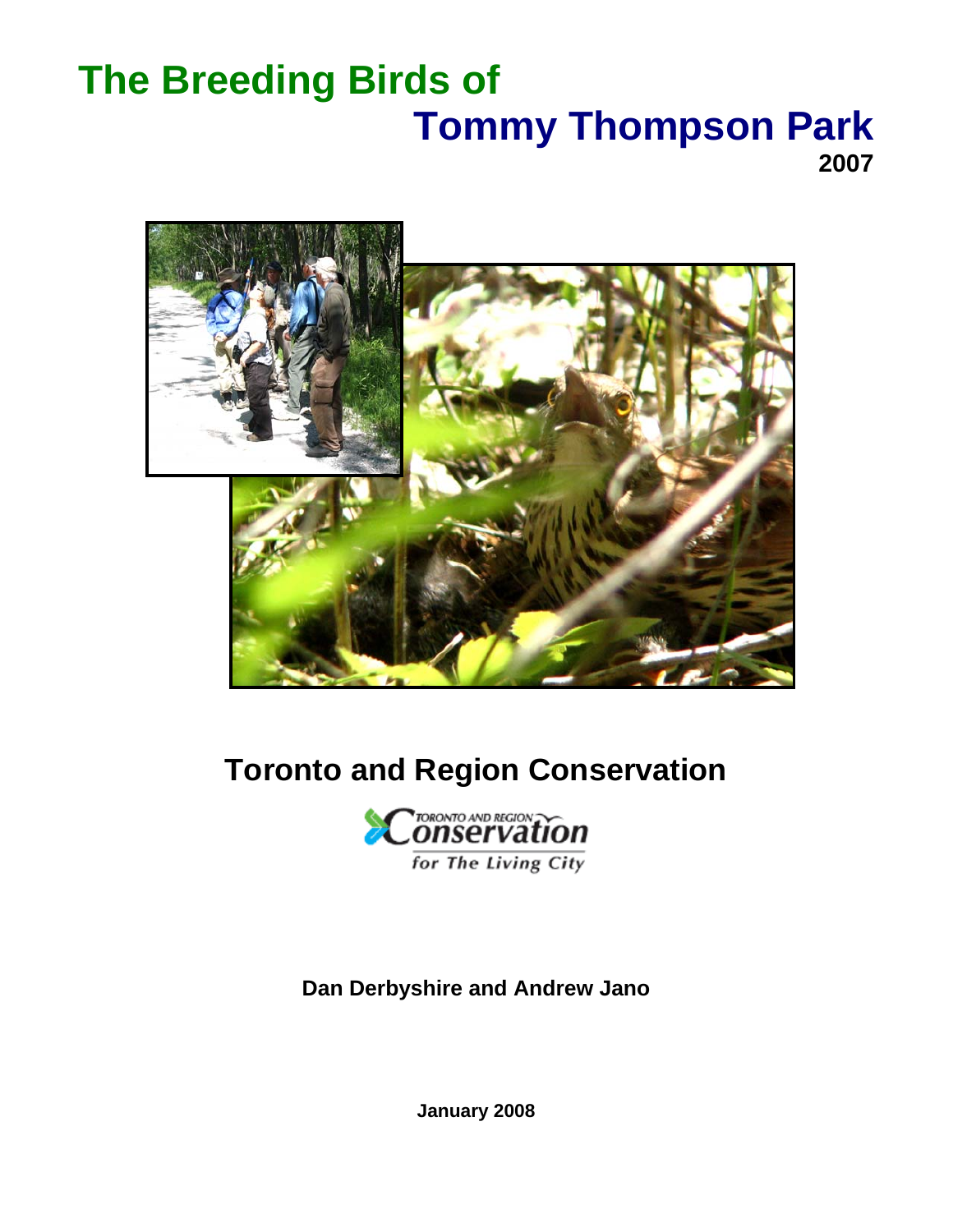# **Table of Contents**

| <b>Introduction</b> |    |
|---------------------|----|
|                     |    |
|                     | 2  |
|                     | 2  |
|                     |    |
|                     |    |
|                     |    |
|                     | 3  |
|                     | 3  |
|                     | 6  |
|                     | 9  |
|                     | 10 |
|                     |    |
|                     | 14 |

# **Tables, Figures and Appendices**

#### **Tables**

| $7\overline{ }$ |                   |  |
|-----------------|-------------------|--|
| 8               |                   |  |
|                 |                   |  |
|                 |                   |  |
|                 | <b>Appendices</b> |  |

### A Map of TTP Breeding Bird Zones………………………………………………………………….. 16 B Summary of 2007 TTP Nest Records……………………………………………………………... 17 C Map of 2007 Nest Locations………………………………………………………………………... 21

**Photo Credits:** cover-Brown Thrasher at Nest, ONRS Workshop (TRCA), page 1-TTP aerial (TRCA), page 3- Eastern Wood-Pewee on Nest (Seabrooke Leckie/TTPBRS), page 6-Gadwall Nest (TRCA), page 4-Nest Building Downy Woodpecker (Seabrooke Leckie/TTPBRS)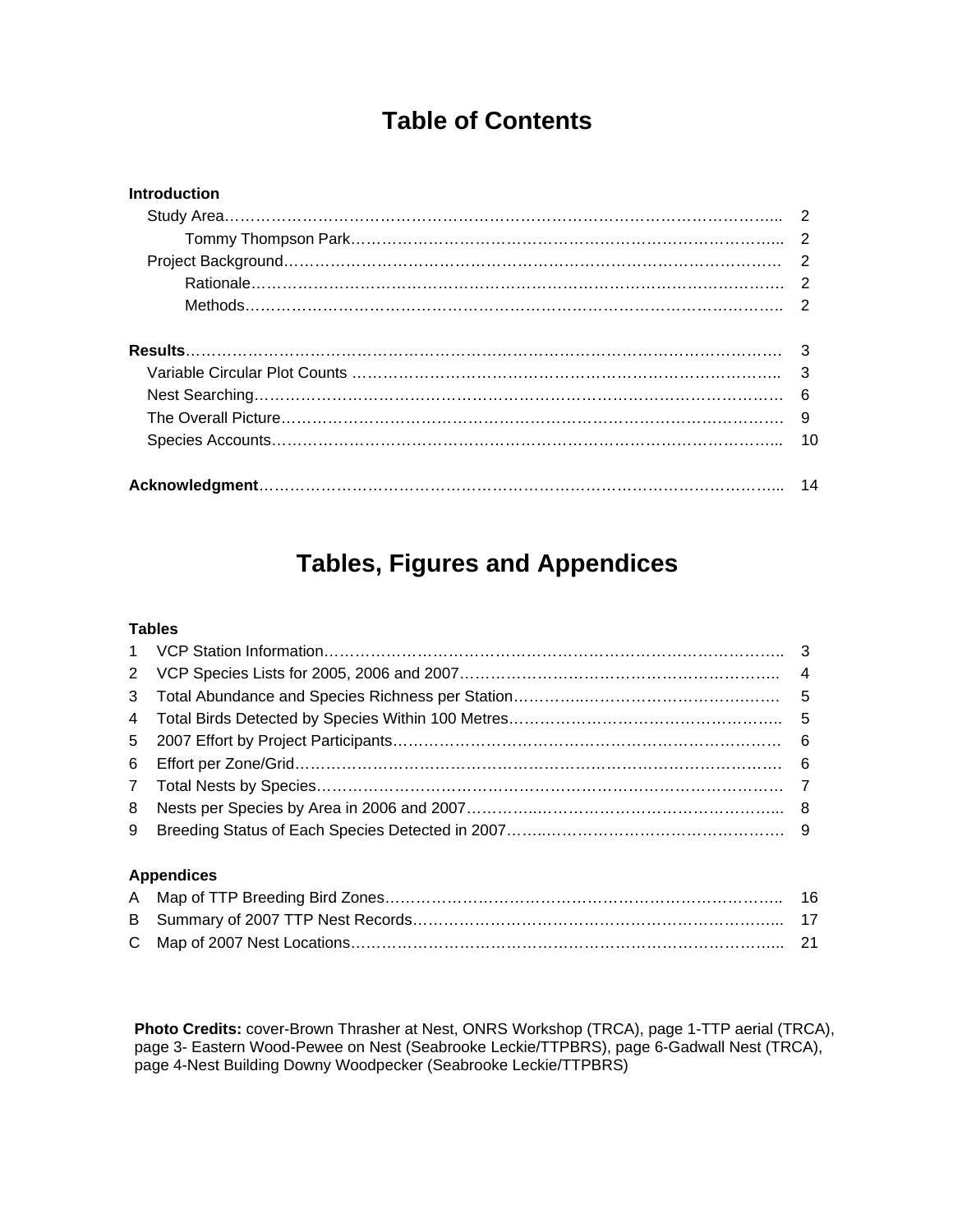# **Introduction**

## Study Area

### Tommy Thompson Park



Tommy Thompson Park (TTP) is the largest area of existing natural habitat on the central Toronto waterfront. From the late 1950's until present day, a combination of lake-filling and dredging activities created the current configuration of the park. Through natural succession the spit has been colonized by an impressive variety of plant and animal communities. Tommy Thompson Park has been designated as an Environmentally Significant Area (ESA) and in 2001, was designated a globally significant Important Bird Area (IBA) by Birdlife International for its concentration of nesting colonial waterbirds and migratory value.

Considerable effort by all three levels of government is being focused on the revitalization of Toronto's waterfront. The implementation of the Tommy Thompson Park Master Plan is a key piece of the proposed Lake Ontario Park, which will be a major part of the city's plan for a green waterfront. The geographical location of the park and its natural features make it very attractive for large numbers of migrating and nesting birds.

### Project Background

Toronto and Region Conservation (TRCA) has invested significant effort into annual assessments of nesting colonial waterbirds at Tommy Thompson Park. This is due to the significance of the site for continentally and globally significant populations of several waterbird species, which include, Common Tern, Caspian Tern, Ring-billed Gull, Black-crowned Night Heron and Double-crested Cormorant. Comparatively little effort has been put toward other bird species. The Breeding Birds of Tommy Thompson Park Project detailed in this report was initiated in 2005 as a method of monitoring and documenting other nesting bird species for the site.

### Rationale

*The Breeding Birds of Tommy Thompson Park* project is organized around monitoring of breeding bird density and diversity in response to habitat succession and restoration. Annual surveys of breeding noncolonial waterbird species at TTP will provide the following:

- Relative abundance data
- Detailed and accurate nest records
- A measurement of breeding bird abundance and diversity in relation to landscape level change
- Assessment of nesting success including parasitism and predation rates
- Data that can help steer habitat restoration work

This project is appropriate for TRCA because the labour and material cost is low, expertise is readily available and also because monitoring of avian response to habitat restoration efforts is lacking. The Tommy Thompson Park Bird Research Station, through volunteers and some staff support, will carry out the project annually in spring and summer.

### **Methods**

A combination of variable circular plot (VCP) counts, nest searching and casual observations were employed from April – August 2007 (VCP counts restricted to June and July). Variable circular plot counts are the most recognized method for assessing breeding bird density and were employed for the recently completed Ontario Breeding Bird Atlas (OBBA). Nest searching and monitoring are also employed to provide valuable data on breeding success, nesting ecology and relative density of nesting attempts. Casual observations were recorded to augment the monitoring. All nest records gathered are submitted to the Ontario Nest Records Scheme (ONRS).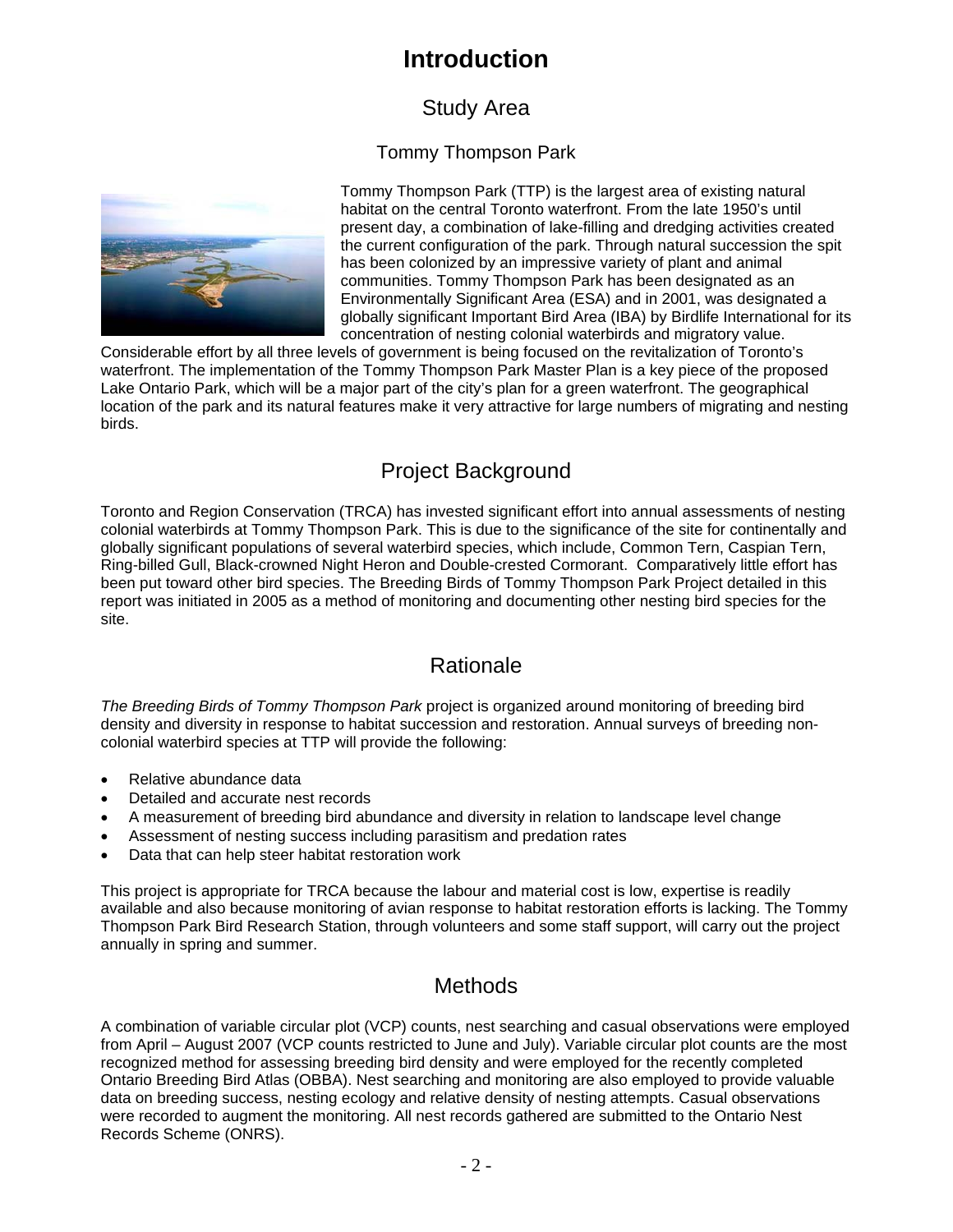# **Results**

# Variable Circular Plot (VCP) Counts



The specific protocol for the counts during summer 2007 at Tommy Thompson Park was for 5-minute-long VCP counts. The VCP counting method has been widely promoted by biologists over the more popular point count method. VCP counts are much more applicable to analysis and have less bias. Analysis in this report is limited, however, this survey protocol ensures that future analysis will be efficient. Locations were targeted based on proportion of individual habitat types within the entire land area. Stations were visited on a rotational schedule such that time of day and season were

conditions such that visibility was high, wind speed was low to moderate (0-15kph) and precipitation was - absent. All birds detected were estimated to the following distance parameters: <10m, 10-20m, 20-30m, 30 family group etc.). equally represented. All counts were conducted between 7:00 am and 10:00 am. The protocol involved recording of start time, finish time (5 min), date, visit number and UTM location. Temperature, percentage cloud cover and wind speed were also recorded. Counts were completed on days with fair weather 50m, 50-100m and >100m. Any flyovers and any birds detected beyond 100m were recorded in separate columns. The circumstance of each detection was also noted (e.g. observed, singing, territorial dispute,

communities (wet and dry) and a single station was placed in an extensive shrub thicket (termed "shrubland") which is bordered by forest. Each station was visited on six occasions between June 19 and July 9. A breakdown of station information is presented below in Table 1. Station locations were distributed in the following manner: four in forest habitats, four in meadow

| <b>Station</b> | <b>UTM Zone</b> | <b>Easting</b> | <b>Northing</b> | Location         | <b>Habitat Type</b> |
|----------------|-----------------|----------------|-----------------|------------------|---------------------|
|                | 17              | 635198         | 4834430         | <b>Baselands</b> | Wet Meadow          |
|                | 17              | 635219         | 4834206         | <b>Baselands</b> | Forest              |
| 3              | 17              | 634948         | 4834140         | <b>Baselands</b> | Dry Meadow          |
| 4              | 17              | 635276         | 4833959         | <b>Baselands</b> | Dry Meadow          |
| 5              | 17              | 635101         | 4832683         | Causeway         | Shrubland           |
| 6              | 17              | 634332         | 4832165         | Peninsula D      | Forest              |
|                | 17              | 634726         | 4831138         | <b>Toplands</b>  | Wet Meadow          |
| 8              | 17              | 634220         | 4831453         | Peninsula B      | Forest              |
| 9              | 17              | 634208         | 4831715         | Peninsula C      | Forest              |

#### Table 1. VCP Station Information

### VCP Results

using DISTANCE software will be necessary in the future, once more data is collected, to make the effort worthwhile. Analysis of VCP count data presented here is a basic summation of results. More sophisticated analysis

2006, but up four species from 34 in 2005. There were a few species that were detected this year, but not in although they were detected during other surveys. The frequency of detection for all of the above mentioned counts. Based on cumulative work from 2005 to 2007 it is clear that the VCP counts are successful in deriving representative samples of avian communities for key habitats. A total of 38 species were detected for all counts in 2007, down from the 39 species detected during summer 2005 or 2006, including Field Sparrow, Great Crested Flycatcher and Veery. American Kestrel, Belted Kingfisher , House Sparrow and Cliff Swallow were recorded on counts in 2005 or 2006, but not in 2007, species is low at TTP and therefore we can expect year-to-year fluctuations in representation by VCP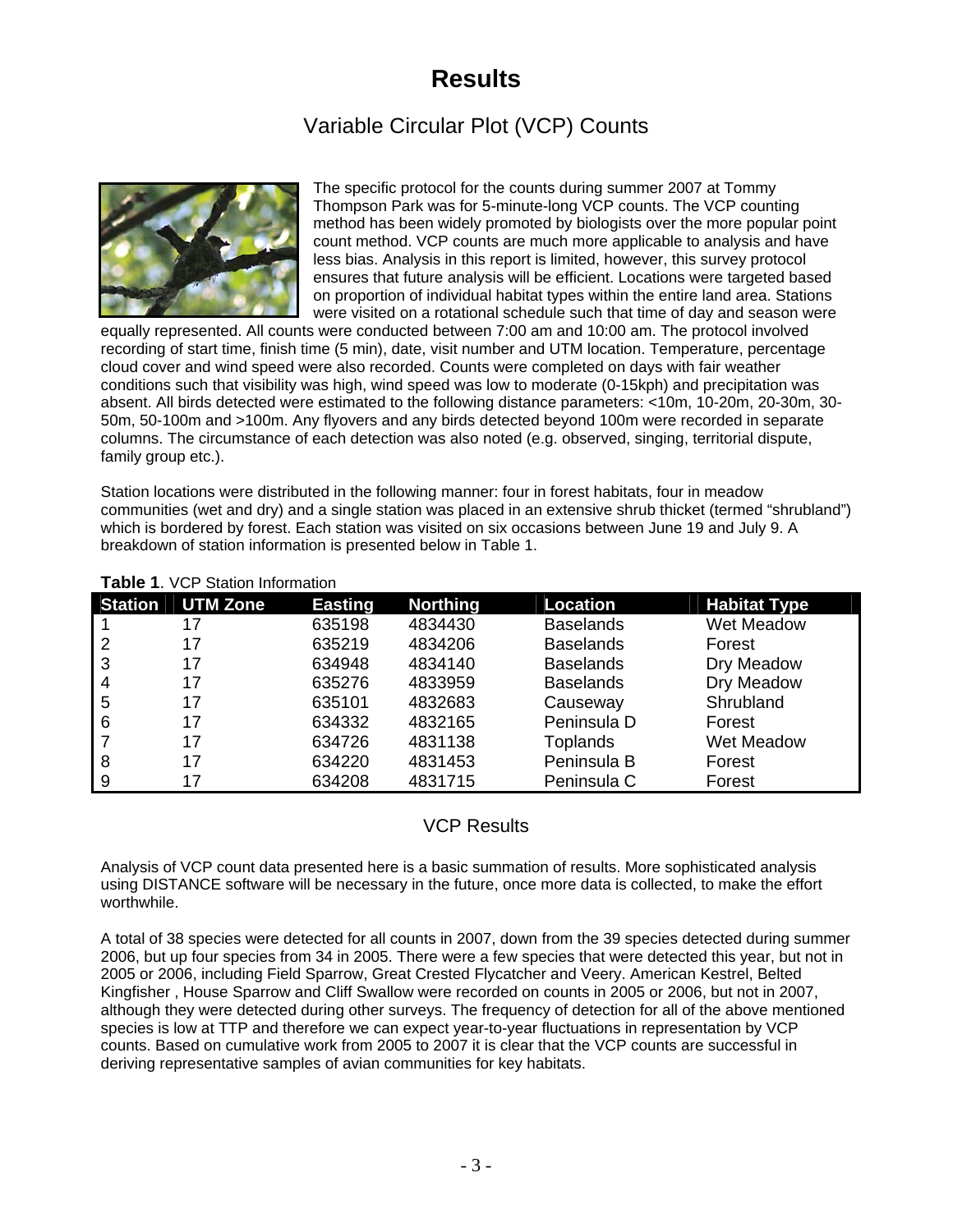| <b>Species</b> | 2005    | 2006     | 2007    | $\sim$ vor operate Eats for 2000, 2000 and 2007 $\gamma$ denotes presumed migrant species).<br><b>Species</b> | 2005    | 2006    | 2007    |
|----------------|---------|----------|---------|---------------------------------------------------------------------------------------------------------------|---------|---------|---------|
| <b>AMGO</b>    | $\star$ | $\star$  | $\star$ | <b>FISP</b>                                                                                                   |         |         | *       |
| AMKE           | $\star$ |          |         | <b>GCFL</b>                                                                                                   |         |         | $\star$ |
| <b>AMRO</b>    | $\star$ | $\star$  | $\star$ | <b>GRCA</b>                                                                                                   | $\star$ | $\star$ | *       |
| <b>BANS</b>    | $\star$ | $\star$  | $\star$ | <b>HOFI</b>                                                                                                   | $\star$ |         | *       |
| <b>BAOR</b>    | $\star$ | $\star$  | $\star$ | <b>HOSP</b>                                                                                                   |         | $\star$ |         |
| <b>BARS</b>    | $\star$ | $\star$  | $\star$ | KILL                                                                                                          | $\star$ |         | $\star$ |
| <b>BCCH</b>    | $\star$ | $\star$  | $\star$ | <b>LEFL</b>                                                                                                   |         | $\star$ | *       |
| <b>BEKI</b>    | $\star$ | $\star$  |         | <b>MALL</b>                                                                                                   |         |         |         |
| <b>BGGN</b>    |         | $\star$  | $\star$ | <b>MODO</b>                                                                                                   | $\star$ | $\star$ | $\star$ |
| <b>BHCO</b>    | *       | $\star$  | $\star$ | <b>NOCA</b>                                                                                                   | $\star$ |         | *       |
| <b>BOBO</b>    |         | $\star$  | $\star$ | <b>NOFL</b>                                                                                                   | $\star$ | $\star$ | $\star$ |
| <b>BRTH</b>    | *       |          | $\star$ | <b>NRWS</b>                                                                                                   | $\star$ |         | *       |
| CAGO           |         | $\star$  |         | <b>ROPI</b>                                                                                                   |         | $\star$ | $\star$ |
| <b>CEDW</b>    | *       | *        | $\star$ | <b>RWBL</b>                                                                                                   | $\star$ |         | *       |
| <b>CHSW</b>    |         | $\star$  | $\star$ | <b>SAVS</b>                                                                                                   | $\star$ |         | $\star$ |
| <b>CLSW</b>    | *       |          |         | <b>SOSP</b>                                                                                                   | $\star$ |         | *       |
| <b>COGR</b>    | $\star$ | $^\star$ | $\star$ | <b>SPSA</b>                                                                                                   | $\star$ |         | $\star$ |
| COLO*          | *       | *        |         | <b>TRES</b>                                                                                                   | $\star$ |         | *       |
| COTE           |         | $\star$  |         | UNDO*                                                                                                         | $\star$ |         |         |
| COYE           | *       | *        | $\star$ | <b>VEER</b>                                                                                                   |         |         | *       |
| <b>EAKI</b>    | $\star$ | $\star$  | $\star$ | <b>WAVI</b>                                                                                                   | $\star$ | $\star$ | *       |
| <b>EAME</b>    |         | $\star$  | $\star$ | <b>WIFL</b>                                                                                                   | $\star$ |         | *       |
| <b>EAWP</b>    | $\star$ |          | $\star$ | <b>YWAR</b>                                                                                                   | $\star$ | $\star$ | $\star$ |
| <b>EUST</b>    | *       | $\star$  | $\star$ | Total                                                                                                         | 34      | 39      | 38      |

| Table 2. VCP Species Lists for 2005, 2006 and 2007 (*denotes presumed migrant species) |  |
|----------------------------------------------------------------------------------------|--|
|----------------------------------------------------------------------------------------|--|

Species richness per station in 2007 was consistent with 2005 and 2006. The stations with the highest overall diversity in 2007 (23 species) were stations 4, 3, and 5, located in young scrubby habitats from the baselands to the causeway. Once again, the weakest station was station 9 located on peninsula C within the Double-crested Cormorant colony. Proximity to waterbird co lonies may also be the reason behind low abundance and diversity at station 8 recorded in all years.

In terms of total station abundance (excluding flyovers) station 4 (baselands dry meadow) ranked at the top showed the highest percentage increase in abundance (66%) from previous high year in 2005. Overall abundance from VCP counts in 2007 was higher than in 2005 or 2006. of the list followed closely by stations 3 (baselands dry meadow) and 5 (causeway shrubland). Station 4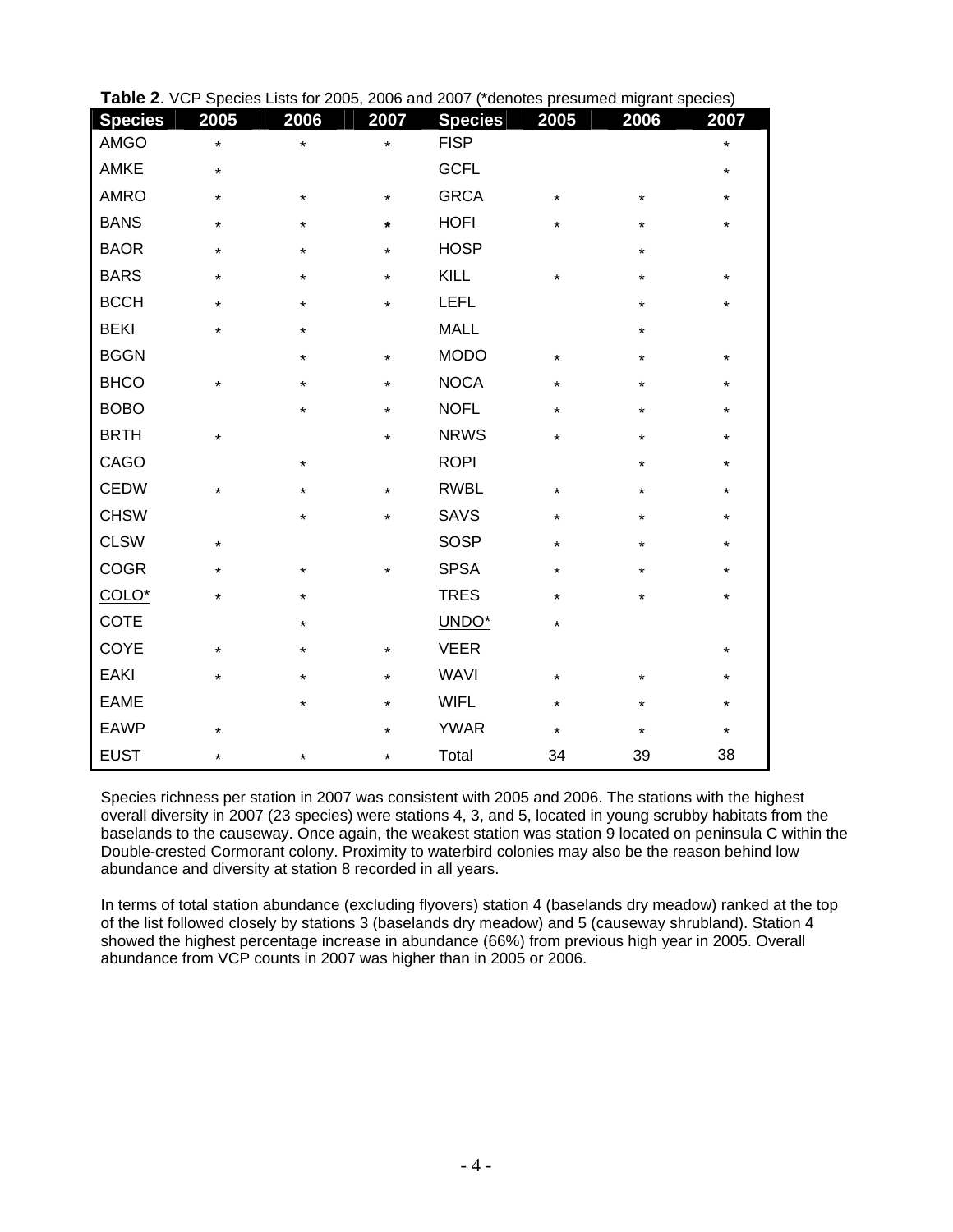| Table 3. Total Abundance and Species Richness per Station |
|-----------------------------------------------------------|
|-----------------------------------------------------------|

| <b>Station</b> | 2005<br>total birds | 2006<br>total birds | 2007<br>total birds | 2005<br>species | 2006<br>species | 2007<br>species |
|----------------|---------------------|---------------------|---------------------|-----------------|-----------------|-----------------|
|                | 74                  | 69                  | 83                  | 19              | 24              | 23              |
|                | 67                  | 61                  | 73                  | 19              | 15              | 23              |
| 3              | 116                 | 64                  | 98                  | 22              | 18              | 19              |
|                | 120                 | 61                  | 199                 | 20              | 24              | 23              |
| 5              | 118                 | 93                  | 96                  | 19              | 21              | 19              |
| 6              | 124                 | 101                 | 92                  | 19              | 20              | 19              |
|                | 60                  | 97                  | 95                  | 15              | 20              | 17              |
| 8              | 39                  | 45                  | 34                  | 10              | 12              | 14              |
| 9              | 23                  | 17                  | 26                  | 6               | 8               | 4               |
| Totals         | 741                 | 608                 | 796                 | 34              | 39              | 38              |

The most valuable aspect of this project will be its ability to reveal changes in breeding bird abundance and diversity over time at the station, habitat and total area level. Breeding avifauna will respond to changes in habitat distribution, composition and structure due to natural succession and habitat restoration. At present the breeding bird communities (non-colonial waterbirds) are typical of early successional environments. Dominant species in all three years of VCP counts include Red-winged Blackbird, Song Sparrow and Yellow Warbler, all of which require basic habitat conditions to thrive. A summary of abundance per species detected by VCP counts (<100 metres) is presented below in Table 4. Both in 2006 and 2007 there were some notable changes in total abundance for some species, however it is difficult to attach any significance to these changes based on only three years of data. The unusually high numbers (104 BANS, 31 BARS and 22 NRWS in 2007, 92 EUST in 2006) are attributable to one or a few large flocks recorded in one or a few of the visits. Species with increased total abundance in 2007 include Mourning Dove, Brown-headed Cowbird and Least Flycatcher (results in Table 4 are total detections not individuals). Decreases are apparent for American Goldfinch, Common Grackle and Savannah Sparrow.

| <b>Species</b> | 2005           | 2006     | 2007                      | <b>Species</b>     | 2005           | 2006           | 2007           |
|----------------|----------------|----------|---------------------------|--------------------|----------------|----------------|----------------|
| AMGO           | 19             | 22       | 15                        | <b>GCFL</b>        |                |                | $\overline{2}$ |
| <b>AMKE</b>    | 1              |          |                           | <b>GRCA</b>        | 22             | 26             | 24             |
| <b>AMRO</b>    | 27             | 14       | 24                        | <b>HOFI</b>        | 0              | 1              | $\overline{0}$ |
| <b>BANS</b>    | 0              | 0        | 104                       | <b>HOSP</b>        |                | 3              |                |
| <b>BAOR</b>    | 30             | 21       | 29                        | KILL               | 5              | 3              | $\mathbf{1}$   |
| <b>BARS</b>    | $\overline{2}$ | 1        | 31                        | <b>LEFL</b>        |                | 5              | 17             |
| <b>BCCH</b>    | 1              | 3        | $\mathbf{1}$              | MALL               |                | 0              |                |
| <b>BEKI</b>    | 1              | 3        |                           | <b>MODO</b>        | 0              | 1              | 6              |
| <b>BGGN</b>    |                | 3        | 3                         | <b>NILL</b>        | 0              |                |                |
| <b>BHCO</b>    | 16             | 15       | 22                        | <b>NOCA</b>        | $\overline{2}$ | 2              | 3              |
| <b>BOBO</b>    |                | 0        | $\ensuremath{\mathsf{3}}$ | <b>NOFL</b>        | 3              | $\overline{2}$ | $\mathbf{1}$   |
| <b>BRTH</b>    | 5              |          | $\overline{\mathcal{L}}$  | <b>NRWS</b>        | 0              | 0              | 22             |
| CAGO           |                | $\Omega$ |                           | <b>ROPI</b>        |                | 0              | $\mathbf{0}$   |
| <b>CEDW</b>    | 9              | 12       | 12                        | <b>RWBL</b>        | 151            | 167            | 153            |
| <b>CHSW</b>    |                | 0        | $\mathbf 0$               | <b>SAVS</b>        | 13             | 12             | $\overline{2}$ |
| <b>CLSW</b>    | $\Omega$       |          |                           | SOSP               | 98             | 74             | 69             |
| <b>COGR</b>    | 18             | 21       | 12                        | <b>SPSA</b>        | $\overline{7}$ | 6              | $\overline{7}$ |
| COLO           | 0              | 0        |                           | <b>TRES</b>        | 5              | 0              | 8              |
| <b>COTE</b>    |                | 0        |                           | <b>UNDO</b>        | 0              |                |                |
| <b>COYE</b>    | $\overline{2}$ | 1        | $\overline{2}$            | <b>UNSW</b>        |                | 0              |                |
| <b>EAKI</b>    | 15             | 12       | 18                        | VEER               |                |                | 1              |
| <b>EAME</b>    |                | 1        | $\overline{2}$            | WAVI               | 34             | 25             | 31             |
| <b>EAWP</b>    | 1              |          | $\overline{1}$            | <b>WIFL</b>        | 35             | 23             | 27             |
| <b>EUST</b>    | 92             | 24       | 21                        | <b>YWAR</b>        | 127            | 105            | 115            |
| <b>FISP</b>    |                |          | 3                         | <b>Grand Total</b> | 741            | 608            | 796            |

**Table 4**. Total Birds Detected by Species Within 100 metres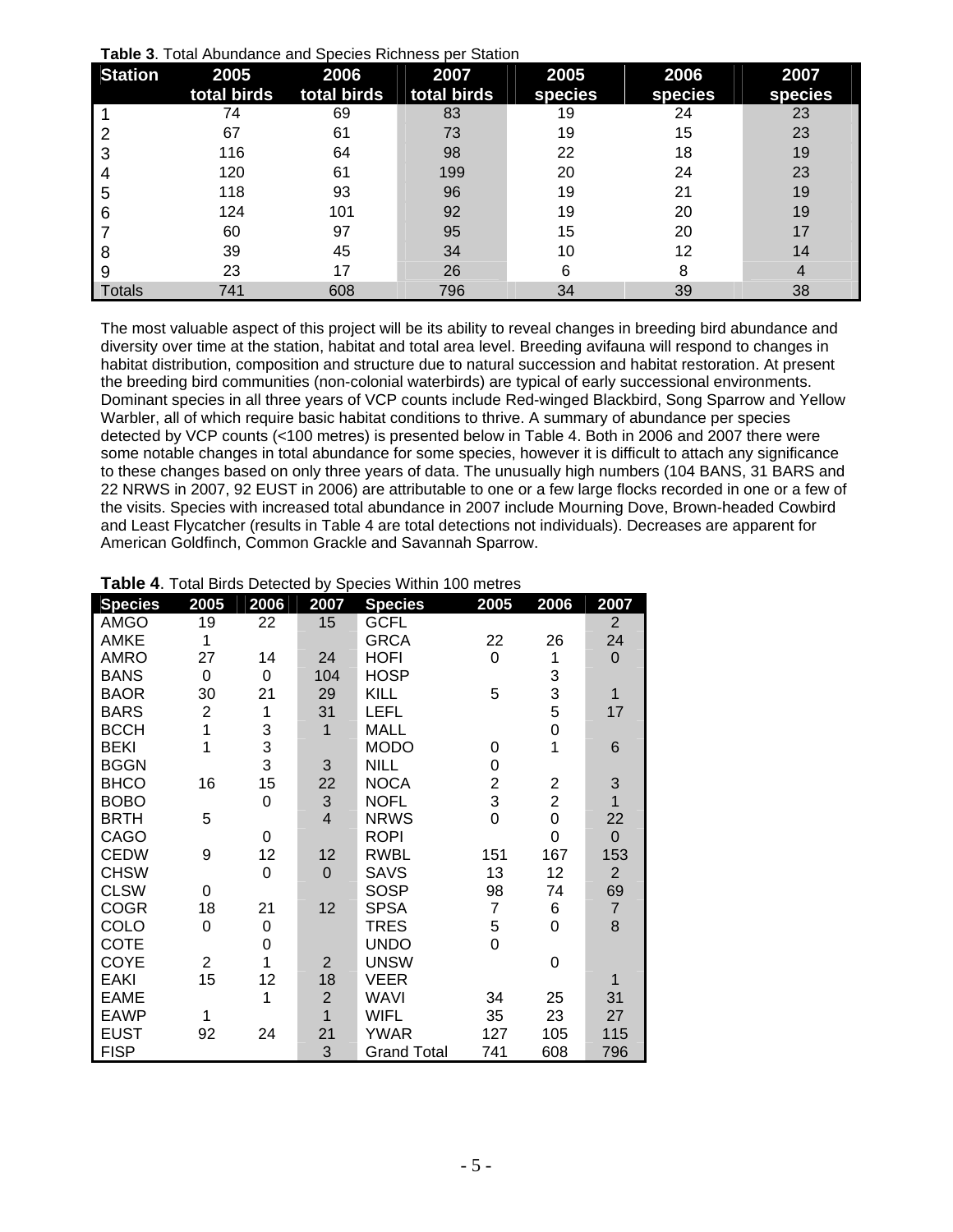## Nest Searching

### Protocol



The nest searching survey method is valuable to bird conservation because it provides indicators of breeding success and parasitism/predation rates. The protocol used in 2007 essentially followed the 2006 protocol, it involved exhaustive area searches of as much of the TTP area as time and personnel permitted. The two plots delineated in 2006 to provide a more concentrated effort in specific habitats and to standardize nest density estimates were used in 2007 as well. A plot was situated in the peninsula D forest near VCP station 6 and another was placed in the toplands meadow near VCP station 7. The location of the plots is shown in Appendix C. All

nests discovered and monitored were recorded on uniquely numbered cards for the Ontario Nest Records Scheme (ONRS).

The following recommendations for nest searching from the 2005 report were adopted in 2006 and followed in 2007:

- Nest searching in pre-defined grids that are representative of major habitat types would be more instructive than random exhaustive area searching method.
- Efforts should be made to document more nests to increase sample size.
- More attention is required for ground nesting meadow species
- Nest searching effort should be quantified
- More personnel are needed to complete fieldwork

In 2007, a total of 290 hours were logged by six participants (see Table 5). Each participant was given a specific zone to work in, which was necessary to avoid overlap in data collection. This approach was effective and will be utilized in future years of the project. The entire land area encompassing Tommy Thompson Park/Leslie Street Spit was divided into six zones based on habitat type and standardized grids were located in sections C and E. Effort was recorded separately for each zone and grid. A breakdown of effort per zone and grid is presented in Table 6.

#### **Table 5**. 2007 Effort by Project Participants

| <b>Name</b>        | <b>Total Hours</b> |
|--------------------|--------------------|
| Dan Derbyshire     | 28:30              |
| <b>Attila Fust</b> | 21:45              |
| Andrew Jano        | 87:00              |
| Don Johnson        | 52:00              |
| Seabrooke Leckie   | 15:35              |
| lan Sturdee        | 85:05              |
| <b>Total Hours</b> | 289:55             |

| Table 6. Effort per Zone/Grid in 2006 and 2007 |  |  |  |  |
|------------------------------------------------|--|--|--|--|
|------------------------------------------------|--|--|--|--|

| Zone  |    | Grid   Habitat Type       | 2006 Total hours | 2007 Total hours |
|-------|----|---------------------------|------------------|------------------|
| A     |    | forest, meadow            | 62:30            | 54:05            |
| B     |    | meadow, shrubland, forest | 31:55            | 33:45            |
| C     |    | forest                    | 30:20            | 45:50            |
| D     |    | meadow, shrubland         | 24:20            | 43:25            |
| Е     |    | Meadow                    | 19:15            | 41:55            |
|       |    | Meadow, Forest            | 13:50            | 16:20            |
|       | C1 | Forest                    | 32:28            | 33:45            |
|       | E1 | Meadow                    | 13:25            | 20:50            |
| Total |    |                           | 228:03           | 289:55           |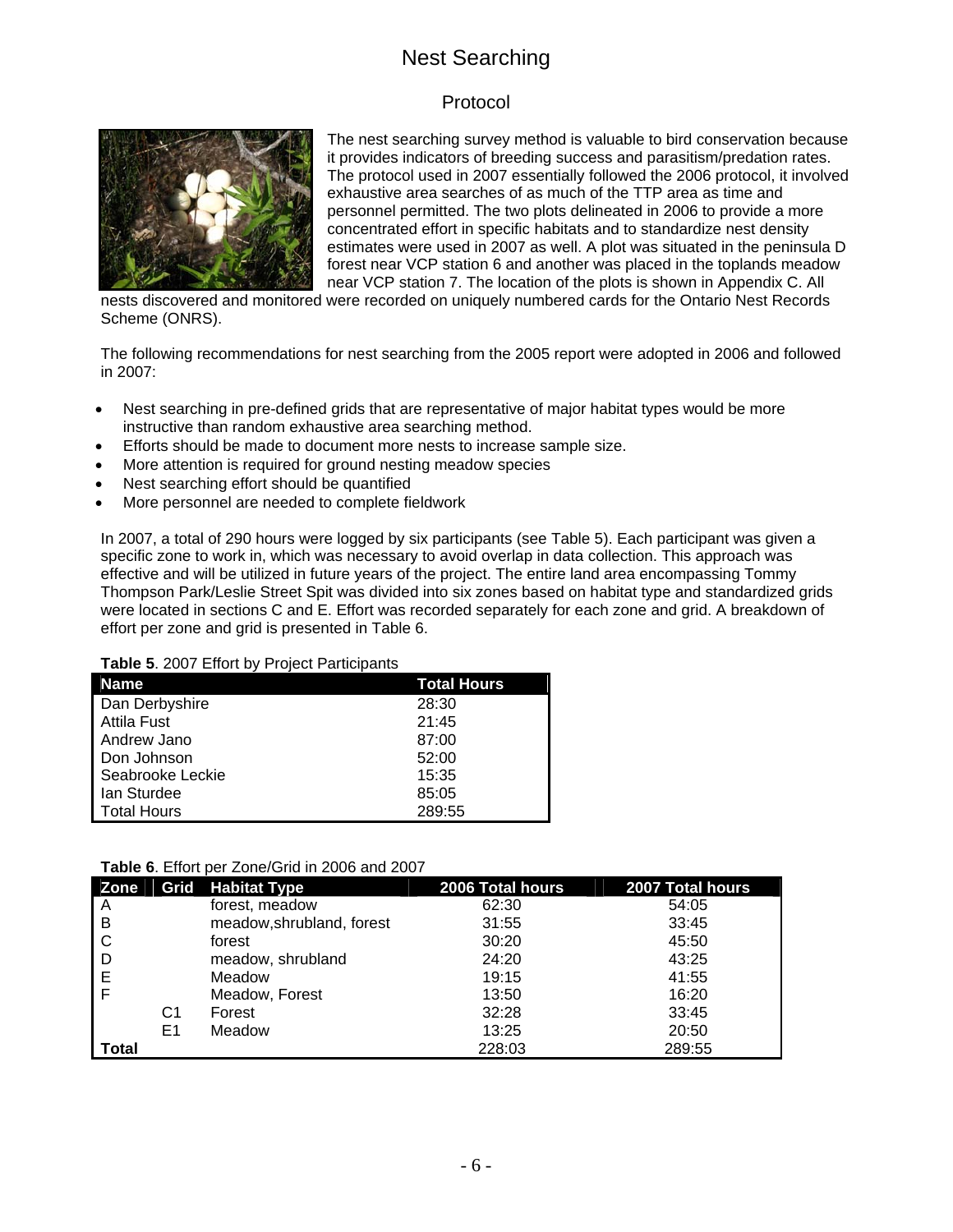#### Results



The introduction of more volunteer assistance, standard nest searching data forms, nest searching grids combined with experience gained in previous years were very successful as a total of 304 nests were discovered, 236 of them were monitored. This figure is an increase of 42% over 2006 when 213 nests were documented. Nests of 30 species were found this year compared to 33 in 2006 and 20 in 2005. New species in 2006 included some unusual nest records for Tommy Thompson Park. Least Flycatcher (2<sup>nd</sup> nesting record for TTP), Orchard Oriole (2<sup>nd</sup> record), Eastern Meadowlark (2<sup>nd</sup> record), Northern Rough-winged Swallow ( $1<sup>st</sup>$  record) and Belted Kingfisher ( $1<sup>st</sup>$  record) were all significant findings in 2006. Nests of three new species for the project were found in 2007, which

include Downy Woodpecker, Eastern Wood-Pewee and House Finch. In 2007 two Least Flycatcher nests and two Orchard Oriole nests were found, Belted Kingfisher and Northern Rough-winged Swallow, both 1<sup>st</sup> nesting records in 2006, nested again this year. The substantial increase in the number of American Goldfinch nests in 2007 is the result of targeting this common breeding species and extending the search period into late summer. The total number of confirmed nesters after three years of surveys stands at 37. Refer to Species Accounts below for information on these records.

| <b>Table 1.</b> Tutal INGSIS by Operates |                |      |                |                |                |      |                |
|------------------------------------------|----------------|------|----------------|----------------|----------------|------|----------------|
| <b>Species</b>                           | 2007           | 2006 | 2005           | <b>Species</b> | 2007           | 2006 | 2005           |
| <b>YWAR</b>                              | 71             | 34   | 8              | KILL           | $\overline{2}$ | 3    |                |
| <b>RWBL</b>                              | 58             | 45   | 5              | LEFL           | 2              |      |                |
| <b>AMRO</b>                              | 26             | 12   | 3              | <b>OROR</b>    | 2              |      |                |
| <b>WIFL</b>                              | 21             | 13   | $\overline{2}$ | BEKI           |                |      |                |
| <b>AMGO</b>                              | 19             |      |                | <b>BGGN</b>    |                |      |                |
| <b>EAKI</b>                              | 17             | 11   | 3              | <b>BRTH</b>    |                |      |                |
| <b>BAOR</b>                              | 12             | 13   | 5              | <b>DOWO</b>    |                |      |                |
| <b>GRCA</b>                              | 9              | 12   | 3              | EAWP           |                |      |                |
| <b>CEDW</b>                              | 7              | 3    |                | HOFI           |                |      |                |
| MALL                                     | 7              | 6    |                | <b>NRWS</b>    |                |      |                |
| <b>NOCA</b>                              | 6              |      | 2              | <b>BANS</b>    |                | 2    | 15             |
| <b>SPSA</b>                              | 6              | 5    | $\overline{2}$ | <b>BCCH</b>    |                |      | $\overline{2}$ |
| <b>TRES</b>                              | 6              |      | 4              | CAGO           |                |      |                |
| <b>BARS</b>                              | 5              | 5    |                | <b>EAME</b>    |                |      |                |
| <b>SOSP</b>                              | 5              | 6    |                | <b>HOSP</b>    |                |      |                |
| <b>GADW</b>                              | 4              |      | 5              | <b>HOWR</b>    |                |      |                |
| <b>MODO</b>                              | 4              | 4    |                | <b>YSFL</b>    |                | 4    | 2              |
| <b>WAVI</b>                              | 4              | 8    |                |                |                |      |                |
| <b>COGR</b>                              | 2              | 3    |                |                |                |      |                |
| <b>EUST</b>                              | $\overline{2}$ | 5    |                | Total          | 304            | 214  | 73             |

**Table 7**. Total Nests by Species

Splitting the study area into specific zones and recording time spent in each zone allows us to assess nesting density on a spatial scale and determine species distribution. This is taken one step further by establishing grids that delineate smaller areas with a relatively homogenous habitat type. The grid C1 in zone C (peninsula D), measuring 4.64 hectares, is primarily mixed age poplar forest, while the grid E1 in zone E (toplands), measuring 7.49 hectares, is primarily meadow. These grids therefore provide samples of nesting density and species composition within primary habitats at Tommy Thompson Park. These standardized samples will be very powerful when compared to results ten or more years from now. A breakdown of nests per species for each zone/grid is presented below in Table 8.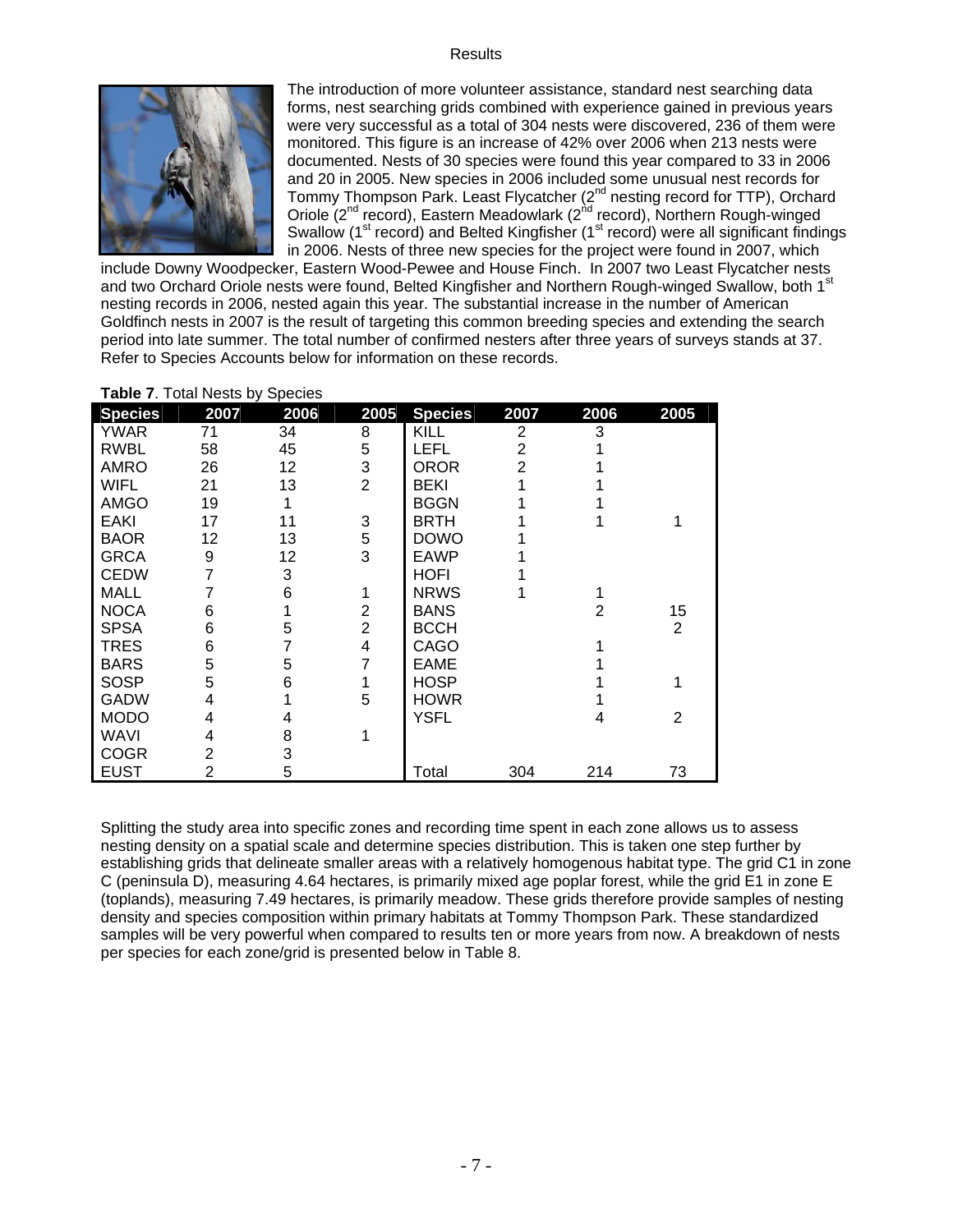|  |  | Table 8. Nests Per Species by Area in 2006 and 2007 |
|--|--|-----------------------------------------------------|
|--|--|-----------------------------------------------------|

| Zone                                      |                              | A                            |                   | B               |                                                | $\mathbf c$                            | C <sub>1</sub>          |                     |                                | D                            |                                         | Ε                                 |                                                         | E <sub>1</sub>    |                                  | F                              |
|-------------------------------------------|------------------------------|------------------------------|-------------------|-----------------|------------------------------------------------|----------------------------------------|-------------------------|---------------------|--------------------------------|------------------------------|-----------------------------------------|-----------------------------------|---------------------------------------------------------|-------------------|----------------------------------|--------------------------------|
| <b>Species</b>                            | 2006                         | 2007                         | 2006              | 2007            | 2006                                           | 2007                                   | 2006                    | 2007                | 2006                           | 2007                         | 2006                                    | 2007                              | 2006                                                    | 2007              | 2006                             | 2007                           |
| AMGO<br><b>AMRO</b>                       | 5                            | $\,6$<br>10                  |                   |                 | 3                                              | 3<br>5                                 | $\overline{2}$          | 6                   | $\mathbf{1}$                   | $\mathbf{1}$<br>$\mathbf{1}$ | $\mathbf{1}$<br>$\mathbf{1}$            | 5<br>$\mathbf{1}$                 |                                                         | 3<br>$\mathbf{1}$ |                                  | $\mathbf{1}$<br>$\overline{2}$ |
| <b>BANS</b><br><b>BAOR</b><br><b>BARS</b> | $\overline{c}$<br>5          | $\overline{\mathbf{c}}$<br>5 | $\overline{2}$    | 2               | 3                                              | $\overline{2}$                         | 3                       | $\overline{2}$      |                                |                              | $\overline{\mathbf{c}}$<br>$\mathbf{1}$ | 1                                 |                                                         |                   | $\overline{2}$                   | 3                              |
| <b>BEKI</b><br><b>BGGN</b><br><b>BRTH</b> | $\mathbf{1}$                 | $\mathbf{1}$                 |                   |                 | $\mathbf{1}$                                   | $\overline{1}$                         |                         | 1                   |                                |                              |                                         |                                   | $\mathbf{1}$                                            |                   |                                  |                                |
| CAGO<br><b>CEDW</b><br><b>COGR</b>        |                              | $\ensuremath{\mathsf{3}}$    | 1                 |                 | $\mathbf{1}$<br>$\overline{1}$<br>$\mathbf{1}$ | $\mathbf{1}$                           | $\overline{2}$          | 1<br>1              |                                |                              | 1                                       | $\overline{c}$                    |                                                         | $\mathbf{1}$      |                                  |                                |
| <b>DOWO</b><br>EAKI<br><b>EAWP</b>        | $\mathbf 2$                  | $\overline{2}$               | $\overline{c}$    | 5               | 3                                              | $\overline{5}$                         | $\mathbf{1}$            | 1<br>$\overline{c}$ |                                |                              |                                         | $\mathbf 1$<br>$\mathbf{1}$       |                                                         | $\mathbf{1}$      | 3                                | $\mathbf{1}$                   |
| <b>EAME</b><br><b>EUST</b><br>GADW        | $\mathbf{1}$                 |                              |                   |                 | $\mathbf{1}$                                   | $\mathbf{1}$<br>$\overline{c}$         | $\overline{2}$          | $\mathbf{1}$        |                                |                              | $\overline{2}$                          | 1                                 |                                                         | $\mathbf{1}$      | $\mathbf{1}$                     |                                |
| <b>GRCA</b><br><b>HOFI</b><br><b>HOSP</b> | 3<br>$\mathbf{1}$            | $\mathbf{1}$<br>$\mathbf{1}$ |                   | 2               | $\overline{4}$                                 |                                        | 4                       | 2                   | $\mathbf{1}$                   |                              |                                         | 4                                 |                                                         |                   |                                  |                                |
| <b>HOWR</b><br>KILL                       |                              | $\overline{c}$               | $\boldsymbol{2}$  |                 | $\mathbf{1}$                                   |                                        |                         |                     |                                |                              | $\mathbf{1}$                            |                                   |                                                         |                   |                                  |                                |
| LEFL<br><b>MALL</b><br><b>MODO</b>        | $\mathbf{1}$<br>$\mathbf{1}$ | $\overline{2}$               | 1<br>$\mathbf{1}$ | 1               | 4<br>$\overline{1}$                            | 4<br>3                                 |                         | 1                   |                                |                              | $\mathbf{1}$                            | $\mathbf 1$                       |                                                         | $\mathbf{1}$      | $\mathbf{1}$                     |                                |
| <b>NOCA</b><br><b>NRWS</b><br><b>OROR</b> |                              |                              | 1                 | 1               |                                                |                                        | 1                       | 3<br>$\mathbf{1}$   |                                |                              | 1                                       | 3                                 |                                                         |                   |                                  | 1                              |
| <b>RWBL</b><br>SOSP<br><b>SPSA</b>        | $\overline{7}$               | 15<br>2<br>$\mathbf{1}$      | 20                | 13              | 9<br>$\mathbf{1}$<br>$\overline{2}$            | 13<br>$\mathbf{1}$<br>$\overline{2}$   | 3<br>$\mathbf{1}$       | 4<br>1              | $\mathbf{1}$<br>$\overline{2}$ | 3<br>$\mathbf{1}$            | $\mathbf{1}$<br>$\overline{2}$          | 4<br>$\mathbf{1}$<br>$\mathbf{1}$ | $\overline{\mathbf{c}}$<br>$\mathbf{1}$<br>$\mathbf{1}$ | $\overline{4}$    | $\boldsymbol{2}$<br>$\mathbf{1}$ | $\mathbf{1}$                   |
| <b>TRES</b><br><b>WAVI</b>                |                              |                              |                   |                 | $\mathbf{1}$<br>$\overline{\mathbf{c}}$        | $\overline{\mathbf{4}}$<br>$\mathbf 2$ | $\boldsymbol{2}$<br>1   | 2<br>$\mathbf{1}$   |                                |                              | $\overline{2}$                          |                                   |                                                         |                   | $\boldsymbol{2}$<br>5            | 1                              |
| <b>WIFL</b><br><b>YSFL</b><br><b>YWAR</b> | 5<br>$\boldsymbol{9}$        | $\,$ 6<br>27                 | 4<br>12           | 6<br>13         | $\overline{c}$<br>$\overline{\mathbf{7}}$      | $\overline{2}$<br>$\boldsymbol{9}$     | $\mathbf{1}$<br>1<br>2  | $\mathbf{1}$<br>10  | $\mathbf{1}$<br>$\mathbf{1}$   | 3<br>3                       | $\mathbf{1}$<br>1                       | $\overline{\mathbf{c}}$<br>7      |                                                         | $\mathbf{1}$      | $\mathbf{1}$<br>3                | $\mathbf{1}$<br>$\mathbf{1}$   |
| <b>Nests</b><br>Species<br>Effort (hrs.)  | 43<br>13<br>62:3             | 86<br>16<br>54:0             | 46<br>10<br>31:5  | 43<br>8<br>33:4 | 48<br>18<br>30:2                               | 60<br>17<br>45:5                       | 26<br>14<br>32:2        | 41<br>18<br>33:4    | $\boldsymbol{7}$<br>6<br>24:2  | 12<br>6<br>43:2              | 18<br>14<br>19:1                        | 35<br>15<br>41:5                  | 5<br>$\overline{4}$<br>13:2                             | 13<br>8<br>20:5   | 21<br>10<br>13:5                 | 12<br>9<br>16:2                |
| <b>Nests</b><br>Detected/Hour             | $.7\,$                       | 1.6                          | 1.4               | 1.3             | 1.6                                            | 1.3                                    | $\overline{\mathbf{8}}$ | $1.2$               | .3                             | 0.3                          | .9                                      | 0.8                               | $\cdot$ 4                                               | 0.6               | 1.5                              | 0.7                            |

In terms of nest productivity, 67 of 144 nests with known outcomes failed while 77 were successful in fledging young. The remaining 94 nests have unknown outcomes. The 2007 failure rate of 46% falls between 42% in 2006 and 57% in 2005. The larger sample sizes in 2007 and 2006 are significant as results in 2005 were based on only 28 nests with known outcomes. Nest predation was the most common cause of nest failure and most nests failed at egg stage (77%).

Brown-headed Cowbird parasitism is a major issue for small landbird populations in more open habitats and forest fragments. The rate of parasitism among known host species at TTP changed from 24% in 2005 to 26% in 2006 to 28% in 2007. In 2007 a total of 42 nests of 4 species were found with cowbird eggs. The most heavily parasitized species were Red-winged Blackbird (8 nests), Yellow Warbler (29), Willow Flycatcher (4) and American Goldfinch (2).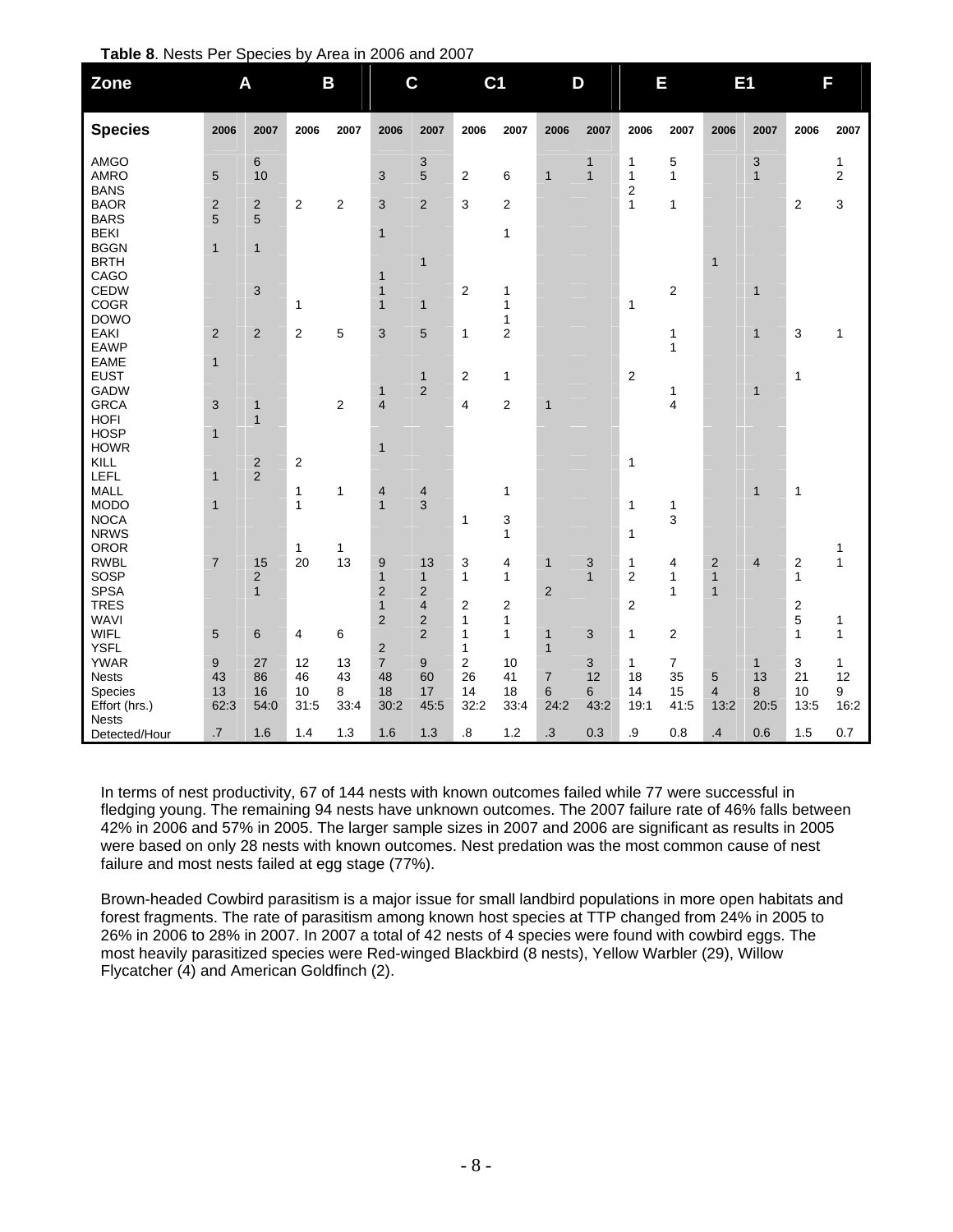# **The Overall Picture**

Historically, a total of 66 species have bred at Tommy Thompson Park. A few of these breeding records are rare and isolated and are unlikely to recur with any regularity (e.g. Wilson's Phalarope and Northern Bobwhite). A complete historical breeding bird species list is presented below in the section titled "Species Accounts" (species in bold have been confirmed as breeders).

During summer 2007, 74 species were detected at Tommy Thompson Park through VCP counts, nest searching and casual observations. Of these, 12 were designated as possible breeders, 5 as probable and 44 species were confirmed breeders. An additional thirteen species were observed and classified as nonbreeders (habitat unsuitable for breeding). In 2006, 75 species were recorded of which 45 were confirmed. Current habitat conditions are appropriate for nesting by many of the species listed as possible or probable so it is anticipated that the list of known breeding species will grow in the near future.

| <b>Observed</b>              | <b>Possible</b>            | <b>Probable</b>              | <b>Confirmed</b>                 |
|------------------------------|----------------------------|------------------------------|----------------------------------|
| American Crow                | <b>Black-billed Cuckoo</b> | Common Yellowthroat          | American Goldfinch               |
| <b>American Redstart</b>     | <b>Blue-winged Warbler</b> | Eastern Meadowlark           | American Robin                   |
| <b>Blue Jay</b>              | <b>Bobolink</b>            | Great-crest. Flycatcher      | American Woodcock                |
| <b>Cliff Swallow</b>         | Chipping Sparrow           | <b>Red-breasted Nuthatch</b> | <b>Baltimore Oriole</b>          |
| <b>Common Loon</b>           | <b>Field Sparrow</b>       | Savannah Sparrow             | <b>Bank Swallow</b>              |
| <b>Great Blue Heron</b>      | <b>Hooded Merganser</b>    |                              | <b>Barn Swallow</b>              |
| <b>Greater Scaup</b>         | <b>Indigo Bunting</b>      |                              | <b>Belted Kingfisher</b>         |
| <b>Lesser Scaup</b>          | <b>Marsh Wren</b>          |                              | Canvasback                       |
| Northern Saw-whet Owl        | <b>Northern Harrier</b>    |                              | <b>Black-crowned Night Heron</b> |
| Ovenbird                     | North. Mockingbird         |                              | BI-cap. Chickadee                |
| <b>Sharp-shinned Hawk</b>    | <b>Red-eyed Vireo</b>      |                              | <b>Blue-gray Gnatcatcher</b>     |
| <b>Turkey Vulture</b>        | Rock Pigeon                |                              | <b>Brown Thrasher</b>            |
| <b>Yellow-rumped Warbler</b> |                            |                              | <b>Brown-head Cowbird</b>        |
|                              |                            |                              | Canada Goose                     |
|                              |                            |                              | Caspian Tern                     |
|                              |                            |                              | Cedar Waxwing                    |
|                              |                            |                              | Common Grackle                   |
|                              |                            |                              | Common Tern                      |
|                              |                            |                              | Double-crested Cormorant         |
|                              |                            |                              | Downy Woodpecker                 |
|                              |                            |                              | Eastern Wood Pewee               |
|                              |                            |                              | Eastern Kingbird                 |
|                              |                            |                              | European Starling                |
|                              |                            |                              | Gadwall                          |
|                              |                            |                              | <b>Gray Catbird</b>              |
|                              |                            |                              | <b>Herring Gull</b>              |
|                              |                            |                              | House Finch                      |
|                              |                            |                              | <b>House Sparrow</b>             |
|                              |                            |                              | Killdeer                         |
|                              |                            |                              | Least Flycatcher                 |
|                              |                            |                              | Mallard                          |
|                              |                            |                              | <b>Mourning Dove</b>             |
|                              |                            |                              | N.R-wing. Swallow                |
|                              |                            |                              | Northern Cardinal                |
|                              |                            |                              | Northern Flicker                 |
|                              |                            |                              | <b>Orchard Oriole</b>            |
|                              |                            |                              | Red-wing Blackbird               |
|                              |                            |                              | Ring-billed Gull                 |
|                              |                            |                              | Song Sparrow                     |
|                              |                            |                              | Spotted Sandpiper                |
|                              |                            |                              | <b>Tree Swallow</b>              |
|                              |                            |                              | <b>Warbling Vireo</b>            |
|                              |                            |                              | Willow Flycatcher                |
|                              |                            |                              | <b>Yellow Warbler</b>            |

**Table 9**. Breeding Status for Each Species Detected In 2007 (species in red have never bred at TTP)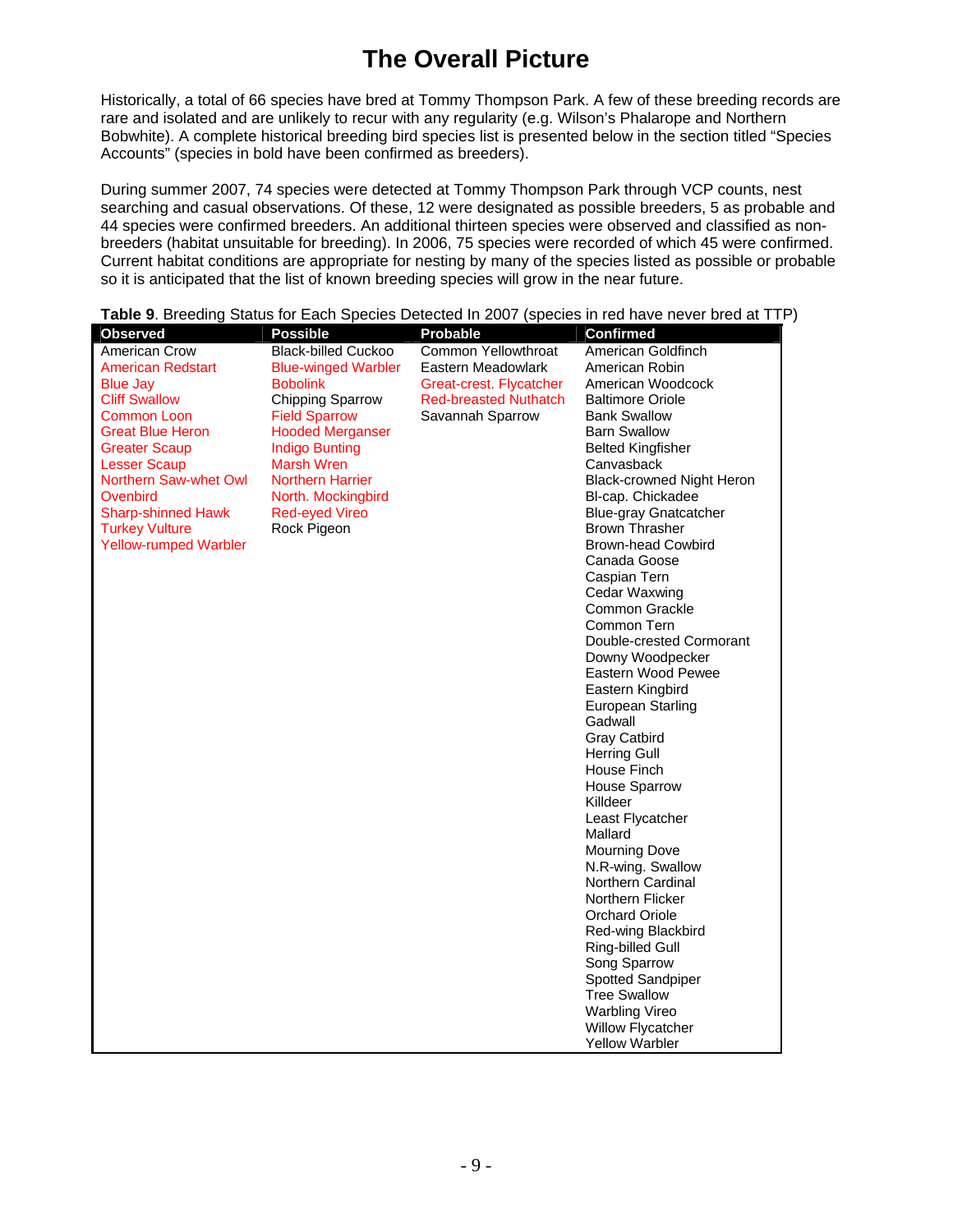| <b>Observed</b>        | Species observed in its breeding season (no evidence of breeding)                                                                                                                                           |
|------------------------|-------------------------------------------------------------------------------------------------------------------------------------------------------------------------------------------------------------|
| <b>Possible Status</b> | Singing male present or breeding calls heard in breeding season in suitable nesting habitat                                                                                                                 |
|                        | Species observed in breeding season in suitable nesting habitat                                                                                                                                             |
| <b>Probable Status</b> | Nest building or excavation of nest hole                                                                                                                                                                    |
|                        | Pair observed in their breeding season in suitable nesting habitat<br>Permanent territory presumed through registration of territorial song on at least 2 days,<br>one week or more apart at the same place |
|                        | <b>Confirmed Status</b> Adults leaving or entering nest site in circumstances indicating occupied nest<br>Adult carrying food for young                                                                     |
|                        | Recently fledged young or downy young                                                                                                                                                                       |
|                        | Nest containing eggs                                                                                                                                                                                        |
|                        | Nest with young seen or heard                                                                                                                                                                               |

# **Species Accounts**

The following accounts include species that were listed as possible, probable or confirmed in 2007 as well as historically confirmed breeders (marked in bold). Species highlighted in red were detected in 2007 but have not yet been classified as confirmed breeders at Tommy Thompson Park/Leslie Street Spit.

**American Crow** (2007-observed) Known to have bred historically at TTP.

**American Goldfinch** (2007-confirmed) This species is a regular nester at TTP. 19 nests were discovered.

**American Kestrel** (2007-absent) Known to have bred historically at TTP

**American Redstart** (2007-observed) This species has never been confirmed as a breeder at TTP. One singing SY male detected on peninsula D on June 27 most certainly did not breed although this could be a possible breeder in TTP forests in the future. A singing male was recorded in the same area in 2005 on June 17 and in 2006 on June 13.

**American Robin** (2007-confirmed) Common nesting species in forested areas throughout TTP. 26 nests were recorded in 2006 in nearly all zones.

**American Woodcock-** (2007-confirmed) This species is an early nester (April) and as such will likely be missed in most years of the project. Regular nester in forested areas throughout TTP. Recently fledged young found by Anne Gray on June 14, 2007 near the baselands.

**American Black Duck-** (2007-not detected) Known to have bred historically at TTP.

**Baltimore Oriole** (2007-confirmed) Common nesting species in forest areas of TTP. A total of 12 nests were recorded in 2006.

**Bank Swallow** (2007-confirmed) Small nesting colonies were discovered in both the meadows and southern shoreline of the toplands area.

**Barn Swallow** (2007-confirmed) Barn Swallows are regular nesters at TTP under the eaves of buildings, particularly the trailers located near the port authority booth. Five nests were discovered.

**Belted Kingfisher** (2007-confirmed) This species was confirmed for the first time in 2003 based on observations of fledged young. In 2007 a nest was found in a sandy bank on peninsula D by Ian Sturdee.

**Black-billed Cuckoo** (2007-possible) Known to have bred historically at TTP although no nesting evidence was obtained in 2007 beyond observation of the species in suitable habitat during the breeding season. A single individual was observed in the baselands on June 15, another in area B on Jul 6.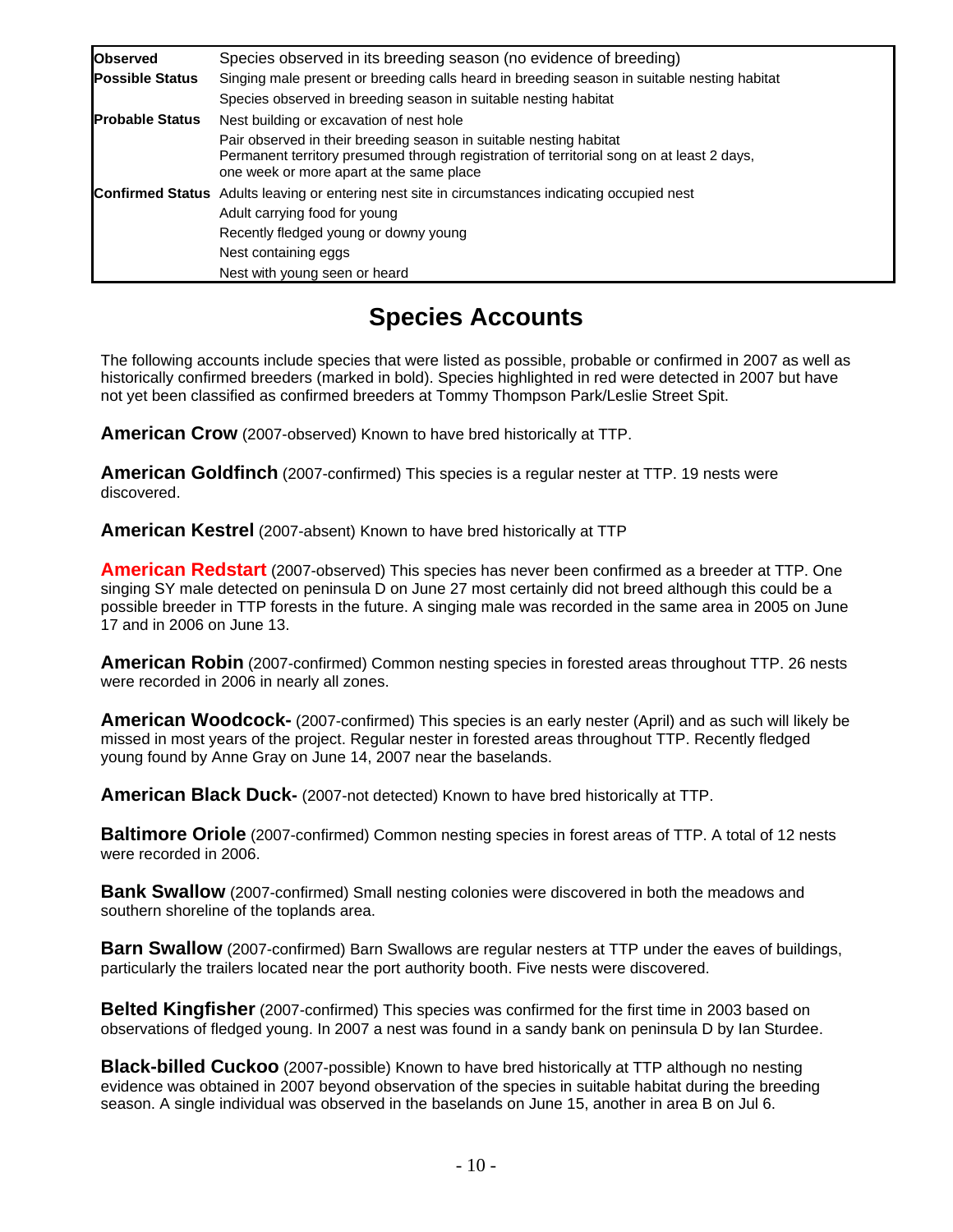**Black-capped Chickadee** (2007-confirmed) A regular but uncommon nester at TTP. No nests were detected in 2007 although observations of adults at a nest site were frequent on peninsula D in June and July. This is a very difficult species to find outside of the forested areas of peninsula D.

**Black-crowned Night Heron** (2007-confirmed) An abundant nesting colonial-waterbird species at TTP. An estimated 30% of the Canada-wide population of Black-crowned Night Heron breeds here.

**Blue Jay** (2007-observed) This species has never been confirmed as a breeder at TTP. No nesting evidence was obtained in 2007 beyond observation of the species in suitable habitat during the breeding season.

**Blue-gray Gnatcatcher** (2007-confirmed) Known to have bred historically. First nest for this project was found in the baselands forest by Andrew Jano in 2006. The same nest was used in 2007 and again it was successful in fledging young.

**Blue-winged Teal** (2007-absent) Known to have bred historically at TTP.

**Blue-winged warbler** (2007-possible) Singing male was heard on June 15 in area B

**Bobolink** (2007-possible) This species has never been confirmed as a breeder at TTP. In 2007, three individuals were observed in suitable habitat

**Brown Thrasher** (2007-confirmed) Brown Thrasher is a regular but uncommon nester at TTP. A nest was discovered on peninsula D, it was successful.

**Brown-headed Cowbird** (2007-confirmed) Brown-headed Cowbird is a common species throughout TTP during summer where it was noted to have parasitized American Goldfinch, Yellow Warbler, Song Sparrow, Red-winged Blackbird and Willow Flycatcher.

**Canada Goose** (2007-confirmed) Canada Goose is a common breeder at TTP along shoreline edges of embayments and containment cells.

**Canvasback** (2007-confirmed) Canvasback has bred almost annually in recent years in the triangle pond area at TTP. On June 16 a female with 7 ducklings was observed in the triangle pond.

**Caspian Tern** (2007-confirmed) A regular nesting colonial-waterbird species at TTP.

**Cedar Waxwing** (2007-confirmed) A complete miss in 2005, a total of three nests were found in 2006. In 2007 a total of 7 nests were discovered.

**Chipping Sparrow** (2007- Possible) A single singing individual was seen in the baselands on June 29

**Cliff Swallow** (2007-observed) This species has never been confirmed as a breeder at TTP. No nesting evidence was obtained in 2007 beyond observation of the species.

**Common Loon** (2007-observed) This species has never been confirmed as a breeder at TTP. A single flyover was recorded on June 22.

**Common Grackle** (2007-confirmed) Common Grackle is a regular nester at TTP. Two nests were found in 2007.

**Common Tern** (2007-confirmed) An abundant nesting colonial-waterbird species at TTP.

**Common Yellowthroat** (2007-probable) Individuals of the species were found in the same locations as in 2005 and 2006. A single male was singing persistently between June 10 and July 11 in the baselands.

**Double-crested Cormorant** (2007-confirmed) An abundant nesting colonial-waterbird species at TTP.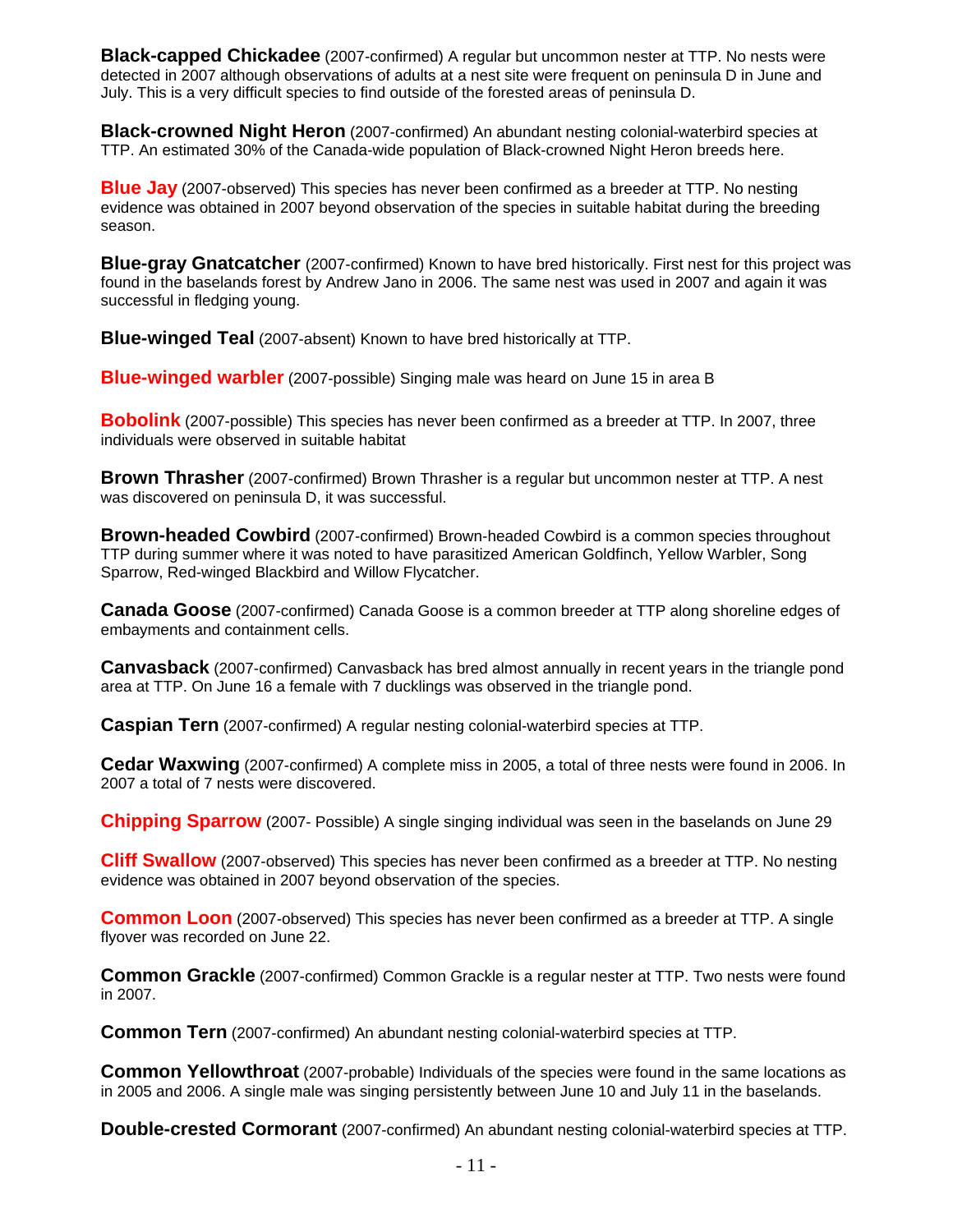**Downy Woodpecker** (2007-confirmed) A nest was discovered on peninsula D.

**Eastern Kingbird** (2007-confirmed) A regular breeder at TTP along forest edges where meadow and shrubs are present. A total of 17 nests were found, at least 7 of which were successful in fledging young.

**Eastern Meadowlark**- (2007-probable) This species was present from April to July in baselands meadow habitats. Behaviour of adults suggested nesting was occurring.

**Eastern Wood Pewee** (2007-confirmed) In 2007 a nest was discovered near the Goldfish Pond.

**European Starling** (2007-confirmed) Starlings are an abundant species at TTP although their breeding density is difficult to estimate. The species is known to nest in man-made structures and natural cavities throughout the area. Two nests were documented.

**Field Sparrow** (2007-possible) This species has never been confirmed as a breeder at TTP. Singing birds were observed on three occasions between June 12 and 27.

Gadwall (2007-confirmed) Gadwall is a surprisingly common nesting species at TTP. Four nests were found on peninsula D and in the toplands in 2007.

**Gray Catbird** (2007-confirmed) Gray Catbird is a regular nester at TTP, preferring dense shrubs with some tree cover. A total of nine nests were found.

**Great Black-backed Gull** (2007-absent)

**Great Egret** (2007-confirmed) TRCA staff confirmed two nests on peninsula C.

**Great-blue Heron** (2007-observed) Flyovers on July 21 and 30.

**Great-crested Flycatcher** (2007-probable) This species has never been confirmed as a breeder at TTP. Singles were observed between June 12 and July 9.. No other evidence for this species was obtained.

**Greater Scaup** (2007-observed) This species has never been confirmed as a breeder at TTP. Two males were observed in Cell 3 on June 27.

**Herring Gull** (2007-confirmed) A common nesting colonial-waterbird species at TTP.

**Hooded Merganser** (2007-possible) This species has never been confirmed as a breeder at TTP. Hooded Merganser has been a common summer species in TTP aquatic areas. Observations of the species typically involve counts of multiple adults, usually females. These birds may be breeding at TTP but are more likely breeders that have dispersed from other areas.

**Horned Lark**- (2007-absent) Known to have bred historically at TTP.

**House Finch** (2007-confirmed) A nest was found in the baselands.

**House Sparrow** (2007-confirmed) House Sparrow is a regular but uncommon nester at TTP. This species is expanding at TTP. The species was frequently encountered at the port authority buildings and in Cell 1.

**House Wren** (2007-absent) Known to have bred historically at TTP.

**Indigo Bunting** (2007-possible) A singing male was seen on June 24 in the baselands.

**Killdeer** (2007-confirmed) Killdeer is a common nesting species at TTP in open areas with low vegetation. A total of two nests were found in 2007.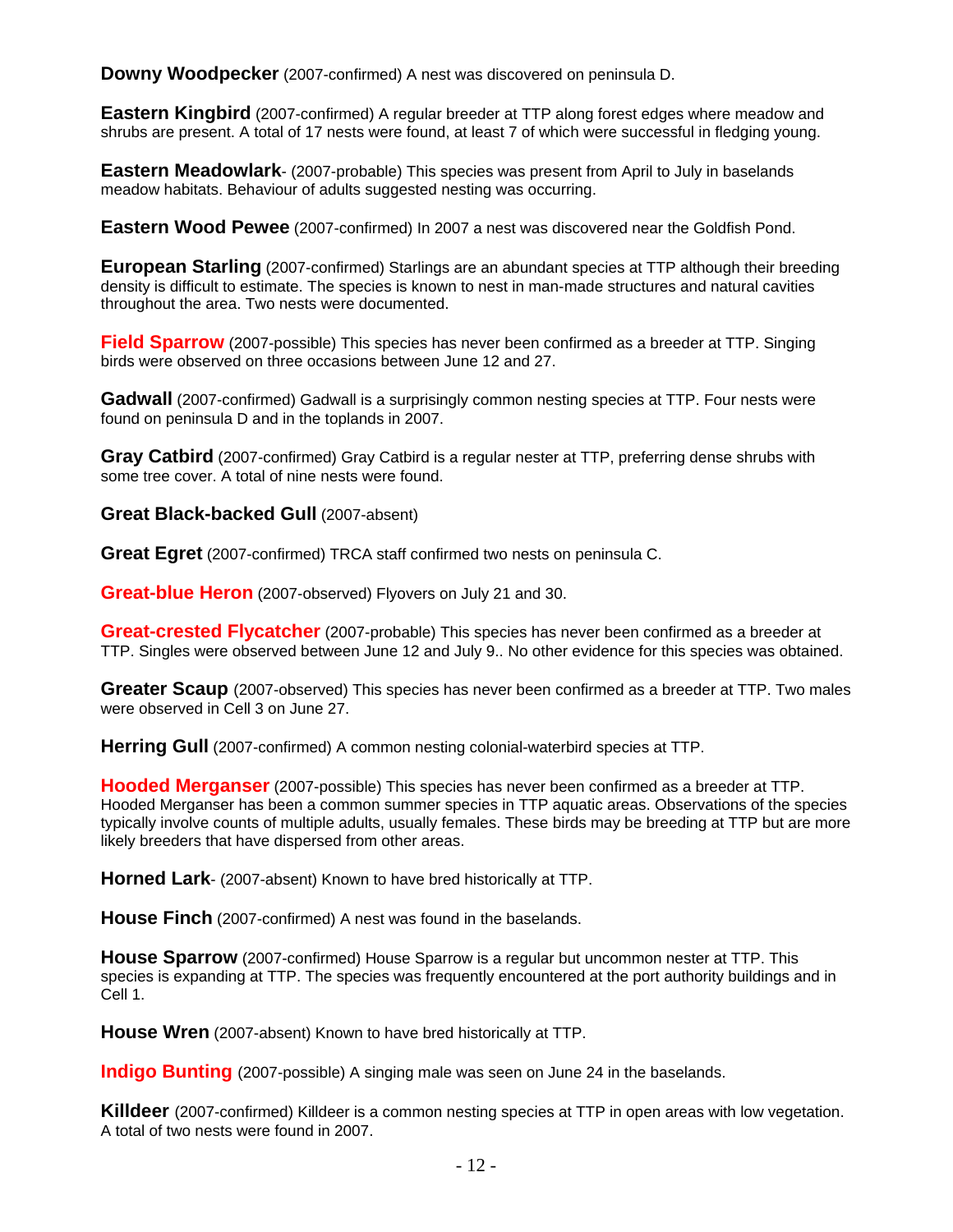**Least Flycatcher** (2007-confirmed) In 2006 a nest was located during a VCP count in the baselands forest. This was the 2<sup>nd</sup> nesting record for TTP and was successful in fledging young. Two nests were found in 2007 in the baseland forests.

**Lesser Scaup** (2007-observed) This species has never been confirmed as a breeder at TTP. Individuals were seen in Cell 2 and Cell 3 on June 29 and July 11.

**Mallard** (2007-confirmed) Mallard is a regular nester at TTP.

**Marsh Wren** (2007-possible) A single individual was located near the Triangle Pond on June 19.

**Mourning Dove**- (2007-confirmed) Mourning Dove is a common breeder at TTP. Four nests were found in 2007.

**Mute Swan** (2007-confirmed) Mute Swan is a regular nesting species along TTP shorelines.

**Northern Rough-winged Swallow** (2007-confirmed) This species is a confirmed historical breeder based on observations of recently fledged young in 2003. A nest found in 2006 in the rubble of the southern shoreline off the toplands meadows was a first. In 2007 a nest was found on the shoreline of peninsula D

**Northern Bobwhite** (2007-absent) Known to have bred historically, species not detected in 2007.

**Northern Cardinal** (2007-confirmed) Northern Cardinal is an uncommon but annually nesting species at TTP. In 2007 six nests were found.

**Northern Flicker** (2007-confirmed) Northern Flicker is a regular nesting species at TTP. No nests were found in 2007, recently fledged young were observed.

**Northern Harrier** (2007-possible) No nesting evidence was obtained in 2007 beyond observation of the species in suitable habitat during the breeding season.

**Northern Mockingbird** (2007-possible) This species has never been confirmed as a breeder at TTP. In 2007 a pair nested adjacent to the baselands off of Leslie Street and Unwin Avenue.

**Northern Saw-whet Owl** (2007-observed) A single individual was seen on July 30 in area E.

**Orchard Oriole** (2007-confirmed) Two nests attended by different breeding pairs were found, both nests were abandoned later. On July 5 an adult was observed feeding young in the baselands.

**Ovenbird** (2007-observed) On June 12 a singing male was heard on peninsula D

**Red-eyed Vireo** (2007-possible) This species has never been confirmed as a breeder at TTP. On June 15 a singing male was recorded in the baselands, on June 12 another individual was recorded on peninsula D.

**Red-breasted Nuthatch** (2007-probable) This species has never been confirmed as a breeder at TTP. In 2007, on June 12 a female was seen twice, also a male calling nearby. On July 3 a pair was observed in the peninsula C cottonwoods,

**Redhead** (2007-absent) Known to have bred historically at TTP.

**Red-winged Blackbird** (2007-confirmed) A common breeding species throughout the TTP area. The most abundant nesting species at TTP (excluding waterbirds). A total of 58 nests were documented although many more were known.

**Ring-billed Gull** (2007-confirmed) An abundant nesting colonial-waterbird species at TTP.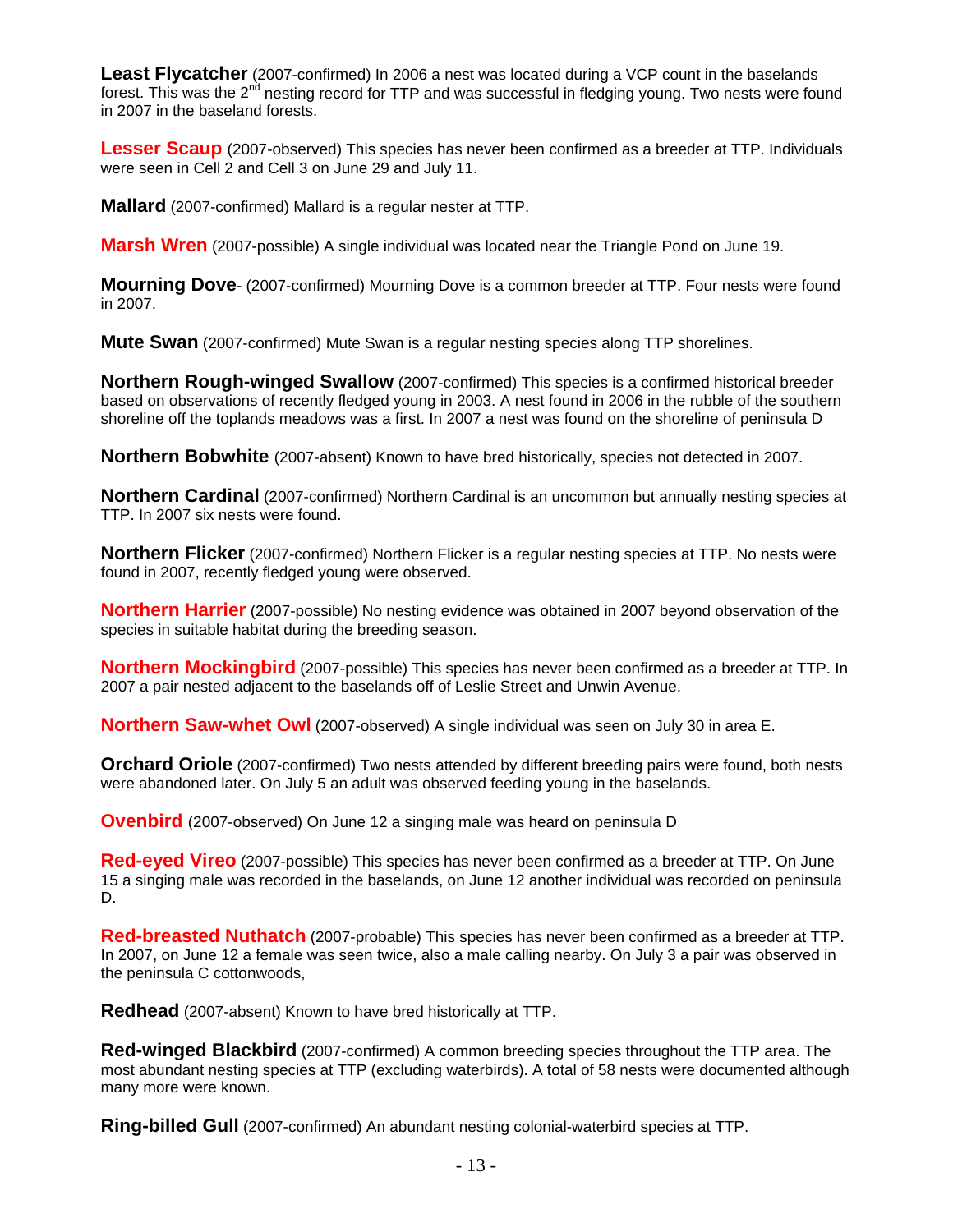**Ring-necked Pheasant** (2007-absent) Known to have bred historically at TTP.

**Rock Pigeon** (2007-possible) Known to have bred historically at TTP although no nesting evidence was obtained in 2007 beyond observation of the species in suitable habitat during the breeding season.

**Savannah Sparrow** (2007-probable) Savannah Sparrow is a common nester in open areas of TTP with substantial ground cover, particularly in the baselands, along the causeway and in some areas of the toplands. Intensive searching in 2007 yielded no nests of this species.

**Sharp-shinned Hawk** (2007-observed) A single individual was observed on June 15.

**Song Sparrow** (2007-confirmed) Song Sparrow is one of the most abundant nesting species at TTP. Ground nesting species have proven to be elusive in all three years of the project. A total of five nests were found.

**Sora** (2007-absent) Known to have bred historically, species not detected in 2007.

**Spotted Sandpiper** (2007-confirmed) A common nester at TTP in open areas near water. Six nests were found in 2007 Observations of juveniles along roadways are frequent and it is likely that the greatest threat to breeding success at TTP for this species is collisions with vehicles.

**Tree Swallow** (2007-confirmed) Tree Swallow is a common breeder at TTP. In 2007 many nest boxes were occupied however only six nests were documented and monitored.

**Turkey Vulture** (2007-observed) This species has never been confirmed as a breeder at TTP. Probably the same individual was seen on June 15 and June 18

**Virginia Rail** (2007-absent) Known to have bred historically, species not detected in 2007.

**Warbling Vireo** (2007-confirmed) A common nesting species in forested areas of TTP. In 2005 it was reported that Warbling Vireo nests were hard to find. Further experience paid in 2006 as eight nests were found. In 2007 only four nests were found.

**Willow Flycatcher** (2007-confirmed) Willow Flycatcher is a common nesting species in more open areas with dense shrubs. Thirteen nests were located in 2006, in 2007 twenty-one nests were found.

**Wilson's Phalarope** (2007-absent) Known to have bred historically, species not detected in 2007.

**Yellow Warbler** (2007-confirmed) Yellow Warblers are common to abundant at TTP. Yellow Warbler colonies exist on peninsula D, in the baselands and in the shrubland area of the causeway (near main road junction on north side). A total of 71 nests were found without much effort. This species is frequently parasitized at TTP by Brown-headed Cowbirds.

**Yellow-rumped Warbler** (2007-observed) This species has never been confirmed as a breeder at TTP. A singing male was heard on peninsula D on June 19 and 21.

# **Acknowledgement**

The improved results from year two of the project detailed in this report is due to the efforts of the volunteer project participants. Volunteers Andrew Jano, Seabrooke Leckie, Attila Fust, Don Johnson and Ian Sturdee did a great job and we hope to have their support again in 2008. Thanks to Andrew Jano for providing mapping components of this report. Lastly, I would like to thank Anne Gray for submitting valuable observations of nesting birds to the project in 2007.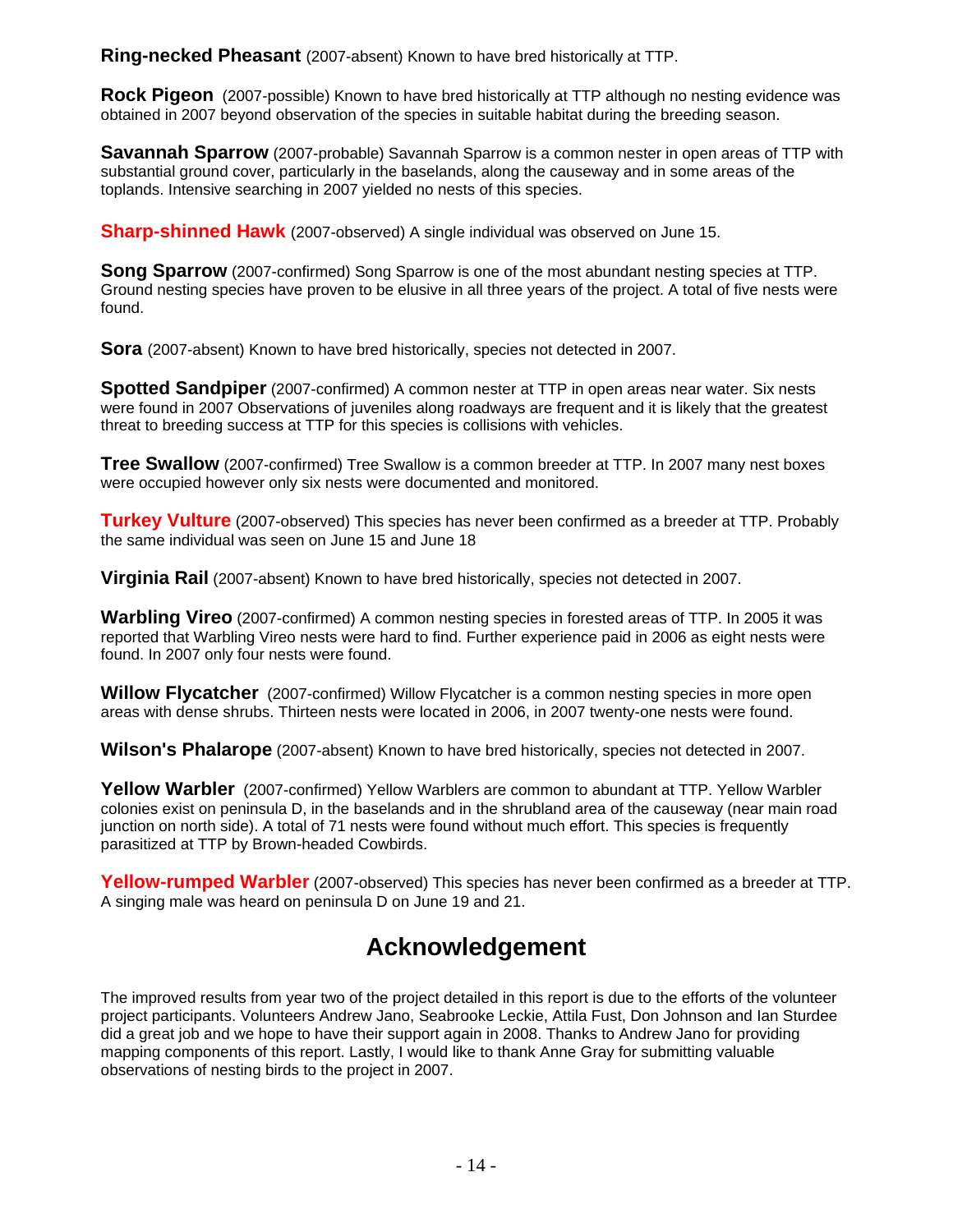**Appendices**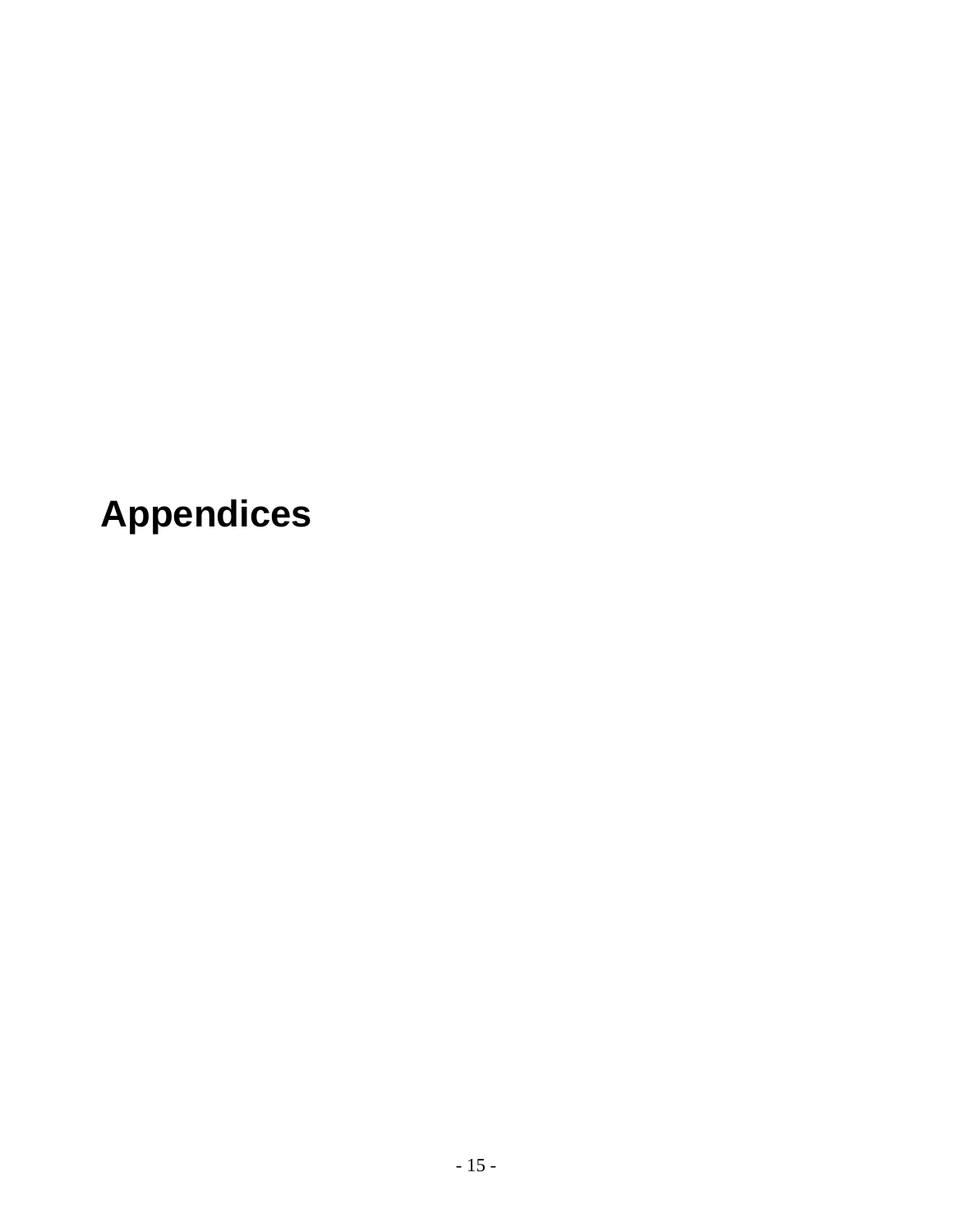# **Appendix A.** Map of TTP Breeding Bird Zones

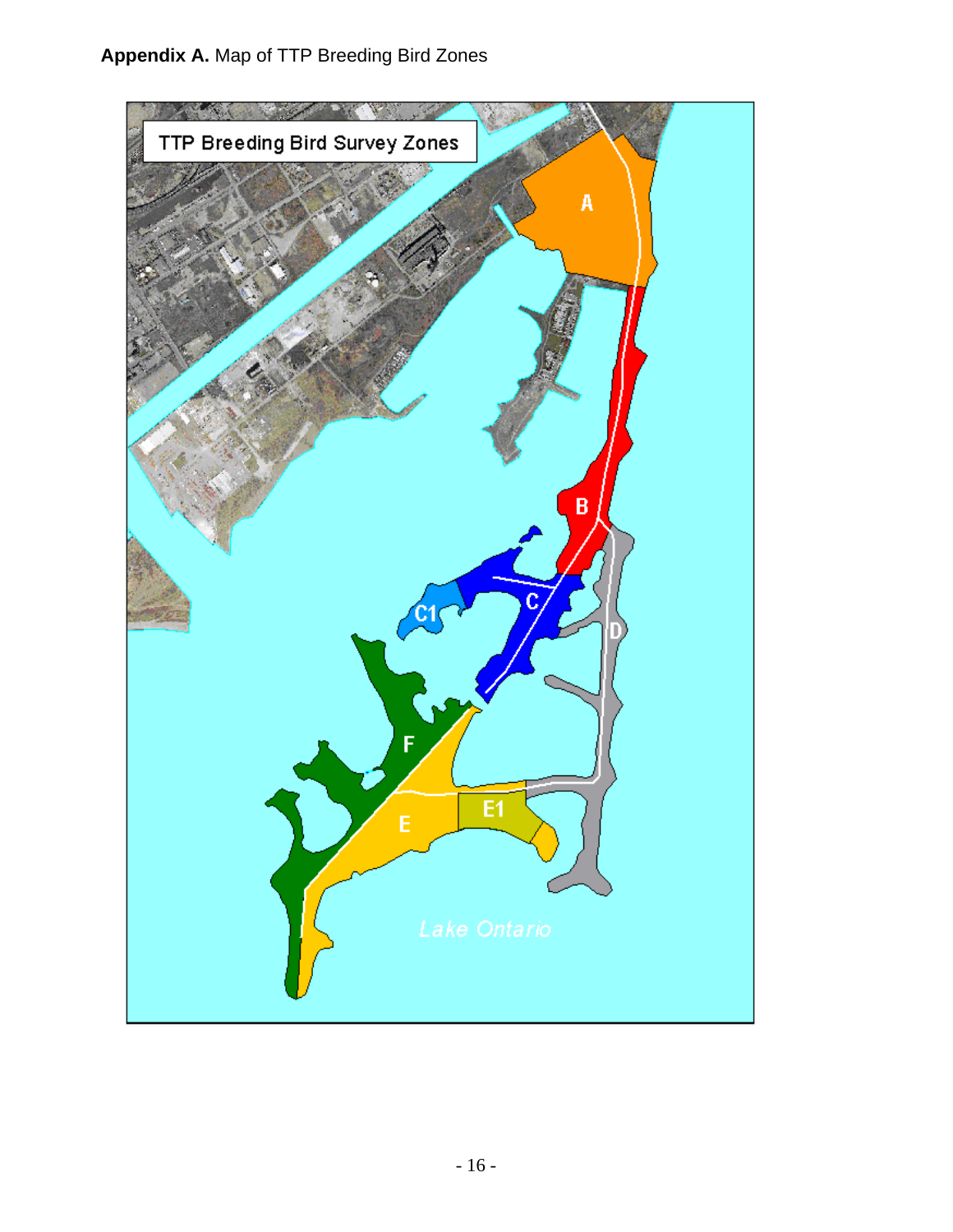### **Appendix B.** Summary of 2007 TTP Nest Records

| <b>Species</b>             | Zone           | <b>Nest Card Number</b> | <b>UTM-East</b>  | <b>UTM-North</b>   | <b>NAD</b> | <b>Success</b> | <b>Observer</b>  |
|----------------------------|----------------|-------------------------|------------------|--------------------|------------|----------------|------------------|
| <b>AMGO</b>                | $\mathsf C$    | 194338                  | 634738           | 4832411            | 83         | <b>NN</b>      | IS               |
| <b>AMGO</b>                | D              | 194337                  | 635270           | 4832207            | 83         | OU             | IS               |
| AMGO                       | $\mathsf{C}$   | 194339                  | 634681           | 4831821            | 83         | OU             | IS               |
| AMGO                       |                | 194340                  | 634823           | 4832038            | 83         | OU             | IS               |
| AMGO                       | C<br>E<br>E    | 194280                  | 634448           | 4831188            | 83         | EA             | DJ               |
| AMGO                       |                | 194281                  | 634461           | 4831178            | 83         | OU             | DJ               |
| AMGO                       | E              | 194262                  | 634262           | 4831180            | 83         | SL, NN         | DJ               |
| <b>AMGO</b>                | E1             | 194264                  | 634621           | 4831148            | 83         | <b>YC</b>      | DJ               |
| AMGO                       | E <sub>1</sub> | 194265                  | 634788           | 4831108            | 83         | OU             | <b>DJ</b>        |
| AMGO                       | E              | 194268                  | 634042           | 4831073            | 83         | OU             | <b>DJ</b>        |
| AMGO                       | E <sub>1</sub> | 194398                  | 634463           | 4831152            | 83         | <b>JP</b>      | <b>DJ</b>        |
| AMGO                       | F              | 194400                  | 633945           | 4831012            | 83         | OU             | <b>DJ</b>        |
| AMGO                       | A              | 204682                  | 634959           | 4834220            | 83         | NE, YC         | AJ               |
| <b>AMGO</b>                | A              | 204690                  | 635327           | 4834078            | 83         | OU             | AJ               |
| AMGO                       | A              | 204691                  | 635157           | 4834088            | 83         | OU             | AJ               |
| AMGO                       | A              | 204692                  | 635261           | 4834565            | 83         | OU             | AJ               |
| <b>AMGO</b>                | A              | 204695                  | 635373           | 4834440            | 83         | EW,ED          | AJ               |
| AMRO                       | $\mathbf C$    | 200918                  | 634717           | 4832282            | 83         | JP             | IS               |
| AMRO                       | $\mathsf{C}$   | 200890                  | 634654           | 4832312            | 83         | XI             | IS               |
| <b>AMRO</b>                | C <sub>1</sub> | 200828                  | 634249           | 4832070            | 83         | <b>NN</b>      | IS               |
| <b>AMRO</b>                | C <sub>1</sub> | 200948                  | 634316           | 4832155            | 83         | EE             | IS               |
| <b>AMRO</b>                | $\mathsf C$    | 194467                  | 634772           | 4831948            | 83         | OU             | IS               |
| <b>AMRO</b>                | C <sub>1</sub> | 200895                  | 634331           | 4832220            | 83         | VA             | IS               |
| AMRO                       | C <sub>1</sub> | 200967                  | 634306           | 4832186            | 83         | JP             | IS               |
| AMRO                       | C <sub>1</sub> | 194336                  | 634272           | 4832141            | 83         | <b>NN</b>      | IS               |
| <b>AMRO</b>                | E<br>F         | 194272                  | 634667           | 4831290            | 83         | <b>NN</b>      | DJ               |
| AMRO                       |                | 194375                  | 634464           | 4831585            | 83         | OU             | DJ               |
| <b>AMRO</b>                | F              | 194399                  | 633965           | 4831033            | 83         | OU             | <b>DJ</b>        |
| <b>AMRO</b>                | D              | 194190                  | 635130           | 4831768            | 83         | XO             | AF               |
| AMRO                       | A              | 200850                  | 635191           | 4834523            | 83         | XE             | AJ               |
| AMRO                       | A              | 200991                  | 635211           | 4834212            | 83         | <b>ED</b>      | AJ               |
| <b>AMRO</b>                | A              | 200993                  | 635064           | 4834108            | 83         | NE, NN         | AJ               |
| <b>AMRO</b><br><b>AMRO</b> | A              | 204693                  | 634918           | 4834030            | 83         | NE, YC         | AJ               |
| <b>BAOR</b>                | A<br>F         | 204696                  | 635105           | 4833913            | 83         | NE, YC<br>SY   | AJ<br><b>DGD</b> |
| <b>BAOR</b>                | C <sub>1</sub> | 194225<br>194230        | 634243<br>634333 | 4831637<br>4832156 | 83<br>83   | <b>YC NN</b>   | <b>DGD</b>       |
| <b>BAOR</b>                | F              | 194239                  | 634302           | 4831372            | 83         | OU             | <b>DGD</b>       |
| <b>BAOR</b>                | $\mathsf{C}$   | 200898                  | 634763           | 4832316            | 83         | <b>NN</b>      | IS               |
| <b>BAOR</b>                | C <sub>1</sub> | 200892                  | 634248           | 4832101            | 83         | <b>NN</b>      | IS               |
| <b>BAOR</b>                | C              | 194346                  | 634971           | 4832317            | 83         | YC             | IS               |
| <b>BAOR</b>                | Α              | 200873                  | 635375           | 4834219            | 83         | OU             | AJ               |
| <b>BAOR</b>                | A              | 194376                  | 635194           | 4834087            | 83         | NN, AC         | AJ               |
| <b>BAOR</b>                | $\sf B$        | 194380                  | 635104           | 4832591            | 83         | OU             | AJ               |
| <b>BAOR</b>                | B              | 204674                  | 635141           | 4832686            | 83         | NN, AC         | AJ               |
| <b>BEKI</b>                | C <sub>1</sub> | 200946                  | 634302           | 4832202            | 83         | <b>NN</b>      | IS               |
| <b>BGGN</b>                | Α              | 200861                  | 635175           | 4834184            | 83         | NE, NN         | AJ               |
| <b>BRTH</b>                | $\mathsf C$    | 194319                  | 634562           | 4832250            | 83         | NN VA          | <b>DGD</b>       |
| <b>CEDW</b>                | C <sub>1</sub> | 194329                  | 634271           | 4832133            | 83         | OU             | IS               |
| <b>CEDW</b>                | E              | 194278                  | 634023           | 4831042            | 83         | YC             | <b>DJ</b>        |
| <b>CEDW</b>                | E <sub>1</sub> | 194370                  | 634797           | 4831049            | 83         | OU             | DJ               |
| <b>CEDW</b>                | E              | 194397                  | 634446           | 4831503            | 83         | OU             | <b>DJ</b>        |
| <b>CEDW</b>                | Α              | 204686                  | 634991           | 4834234            | 83         | ED             | AJ               |
| <b>CEDW</b>                | А              | 204694                  | 635119           | 4834001            | 83         | NE, YC         | AJ               |
| <b>COGR</b>                | C <sub>1</sub> | 194316                  | 634516           | 4832187            | 83         | OU             | <b>DGD</b>       |
| <b>COGR</b>                | $\mathsf C$    | 194296                  | 634768           | 4832257            | 83         | OU             | IS               |
| <b>DOWO</b>                | C <sub>1</sub> | 194311                  | 634343           | 4832243            | 83         | <b>NN</b>      | <b>DGD</b>       |
| <b>EAKI</b>                | С              | 194232                  | 634568           | 4832329            | 83         | OU             | <b>DGD</b>       |
| <b>EAKI</b>                | E              | 194291                  | 634060           | 4831106            | 83         | OU             | <b>DGD</b>       |
| <b>EAKI</b>                | $\mathsf{C}$   | 194469                  | 634720           | 4831853            | 83         | OU             | IS               |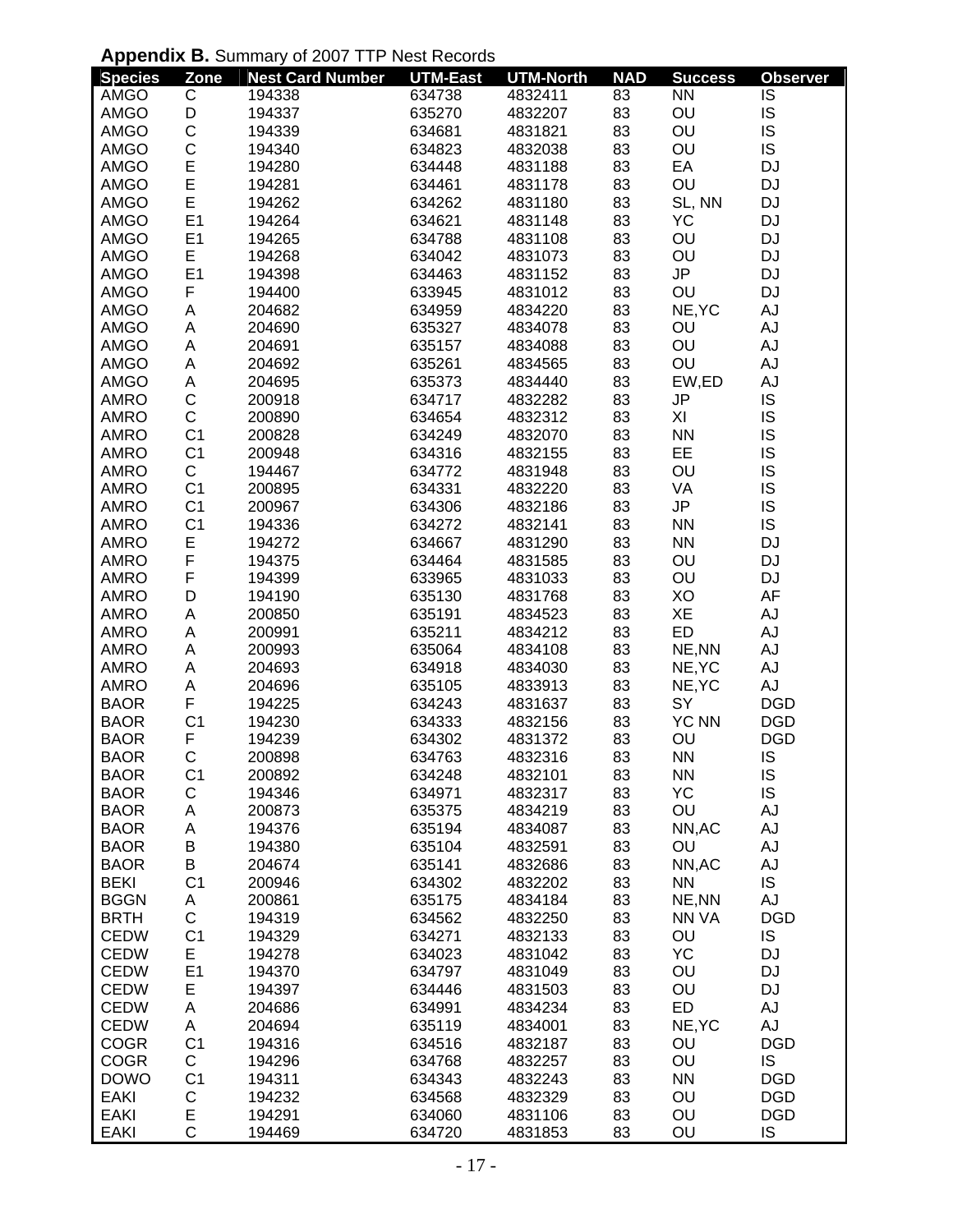| <b>Species</b> | Zone                | <b>Nest Card Number</b> | <b>UTM-East</b>  | <b>UTM-North</b> | <b>NAD</b> | <b>Success</b> | <b>Observer</b>        |
|----------------|---------------------|-------------------------|------------------|------------------|------------|----------------|------------------------|
| <b>EAKI</b>    | С                   | 194330                  | 634773           | 4832426          | 83         | <b>NN</b>      | IS                     |
| <b>EAKI</b>    | $\mathsf C$         | 194348                  | 634883           | 4832135          | 83         | <b>NN</b>      | IS                     |
| <b>EAKI</b>    | C <sub>1</sub>      | 194478                  | 634272           | 4832125          | 83         | OU             | IS                     |
| <b>EAKI</b>    | C <sub>1</sub>      | 194334                  | 634385           | 4832153          | 83         | <b>NN</b>      | <b>IS</b>              |
| EAKI           | E <sub>1</sub>      | 194282                  | 634572           | 4831224          | 83         | <b>YC</b>      | <b>DJ</b>              |
| EAKI           | B                   | 194378                  | 635037           | 4832391          | 83         | <b>NN</b>      | <b>AJ</b>              |
| EAKI           | B                   | 194383                  | 635070           | 4832680          | 83         | NN, AC         | AJ                     |
| <b>EAKI</b>    | B                   | 204677                  | 635261           | 4832990          | 83         | OU             | AJ                     |
| EAKI           | B                   | 204678                  | 635310           | 4833237          | 83         | OU             | AJ                     |
| EAKI           | B                   | 204680                  | 635373           | 4833762          | 83         | NE, NN         | AJ                     |
| <b>EAKI</b>    | A                   | 204683                  | 635164           | 4834373          | 83         | OU             | AJ                     |
| <b>EAWP</b>    | E                   | 194279                  | 634064           | 4831027          | 83         | EO             | DJ                     |
| <b>EUST</b>    | $\mathsf{C}$        | 200970                  | 634670           | 4832289          | 83         | <b>NN</b>      | IS                     |
| <b>EUST</b>    | C <sub>1</sub>      | 200914                  | 634255           | 4832114          | 83         | VA             | <b>IS</b>              |
| <b>GADW</b>    | C                   | 194171                  | 634658           | 4832378          | 83         | EP             | <b>DGD</b>             |
|                | $\mathsf C$         |                         |                  |                  | 83         | EP             | IS                     |
| <b>GADW</b>    |                     | 194333                  | 634549<br>634708 | 4832332          |            |                |                        |
| <b>GADW</b>    | E <sub>1</sub><br>E | 194284                  |                  | 4831143          | 83         | <b>ED</b>      | <b>DJ</b><br><b>DJ</b> |
| <b>GADW</b>    |                     | 194369                  | 634132           | 4831191          | 83         | <b>HS</b>      |                        |
| <b>GRCA</b>    | C <sub>1</sub>      | 194317                  |                  |                  | 83         | XE             | <b>DGD</b>             |
| <b>GRCA</b>    | C <sub>1</sub>      | 194349                  | 634332           | 4832094          | 83         | OU             | IS                     |
| <b>GRCA</b>    | E                   | 194275                  | 634022           | 4831036          | 83         | JP             | DJ                     |
| <b>GRCA</b>    | E                   | 194373                  | 634430           | 4831477          | 83         | OU             | DJ                     |
| <b>GRCA</b>    | B                   | 204679                  | 635324           | 4833411          | 83         | NN,EA          | AJ                     |
| <b>HOFI</b>    | A                   | 194227                  | 634894           | 4834185          | 83         | EO             | <b>DGD</b>             |
| KILL           | A                   | 204669                  | 635326           | 4834326          | 83         | EP             | AJ                     |
| KILL           | A                   | 200871                  | 635221           | 4834016          | 83         | OU             | <b>AJ</b>              |
| <b>LEFL</b>    | A                   | 194243                  | 635268           | 4834252          | 83         | OU             | <b>DGD</b>             |
| <b>LEFL</b>    | Α                   | 194244                  | 635195           | 4834183          | 83         | EX             | <b>DGD</b>             |
| <b>MALL</b>    | $\mathsf C$         | 194245                  | 635033           | 4832269          | 83         | ED             | <b>DGD</b>             |
| <b>MALL</b>    | $\mathsf C$         | 200827                  | 634740           | 4832408          | 83         | EB             | IS                     |
| <b>MALL</b>    | $\mathsf C$         | 194293                  | 634886           | 4832294          | 83         | OU             | IS                     |
| <b>MALL</b>    | $\mathsf C$         | 194347                  | 634876           | 4832088          | 83         | OU             | IS                     |
| <b>MALL</b>    | C <sub>1</sub>      | 194345                  | 634379           | 4832131          | 83         | ED             | <b>IS</b>              |
| <b>MALL</b>    | E <sub>1</sub>      | 194286                  | 634750           | 4831191          | 83         | EP             | DJ                     |
| <b>MALL</b>    | B                   | 204685                  | 635209           | 4832813          | 83         | EP             | AJ                     |
| <b>MODO</b>    | C                   | 200885                  | 634612           | 4832319          | 83         | OU             | <b>IS</b>              |
| <b>MODO</b>    | E                   | 194396                  | 634438           | 4831499          | 83         | <b>NN</b>      | <b>DJ</b>              |
| <b>NOCA</b>    | C <sub>1</sub>      | 194305                  | 634306           | 4832173          | 83         | <b>NN YC</b>   | <b>DGD</b>             |
| <b>NOCA</b>    | C <sub>1</sub>      | 200963                  | 634390           | 4832205          | 83         | ED             | IS                     |
| <b>NOCA</b>    | E                   | 194283                  | 634069           | 4831000          | 83         | JJ             | DJ                     |
| <b>NOCA</b>    | E                   | 194273                  | 634736           | 4831272          | 83         | JJ             | <b>DJ</b>              |
| <b>NOCA</b>    | E                   | 194368                  | 634030           | 4831082          | 83         | OU             | DJ                     |
| <b>NRWS</b>    | C <sub>1</sub>      | 194308                  | 634290           | 4832196          | 83         | OU             | <b>DGD</b>             |
| <b>OROR</b>    | F                   | 194241                  | 634308           | 4831401          | 83         | OU             | <b>DGD</b>             |
| <b>OROR</b>    | В                   | 204676                  | 635117           | 4832768          | 83         | OU             | <b>AJ</b>              |
| <b>RWBL</b>    | C                   | 194191                  | 634854           | 4832225          | 83         | <b>NN</b>      | <b>DGD</b>             |
| <b>RWBL</b>    | E <sub>1</sub>      | 194233                  | 634702           | 4831161          | 83         | EA             | <b>DGD</b>             |
| <b>RWBL</b>    | E <sub>1</sub>      | 194234                  | 634687           | 4831170          | 83         | SY             | <b>DGD</b>             |
| <b>RWBL</b>    | E                   | 194237                  | 634015           | 4831019          | 83         | OU             | <b>DGD</b>             |
| <b>RWBL</b>    | D                   | 194288                  | 635171           | 4832446          | 83         | OU             | <b>DGD</b>             |
| <b>RWBL</b>    | D                   | 194289                  | 635266           | 4832461          | 83         | OU             | <b>DGD</b>             |
| <b>RWBL</b>    | C <sub>1</sub>      | 194304                  | 634249           | 4832135          | 83         | <b>NN</b>      | <b>DGD</b>             |
| <b>RWBL</b>    | D                   | 194315                  | 635248           | 4832485          | 83         | <b>YC VA</b>   | <b>DGD</b>             |
| <b>RWBL</b>    | C <sub>1</sub>      | 200920                  | 634266           | 4832107          | 83         | EE             | <b>DGD</b>             |
| <b>RWBL</b>    | C                   | 194476                  | 634612           | 4832313          | 83         | OU             | IS                     |
| <b>RWBL</b>    | C                   | 194466                  | 634756           | 4831987          | 83         | VA             | IS                     |
| <b>RWBL</b>    | C                   | 200884                  | 634885           | 4832300          | 83         | OU             | IS                     |
| <b>RWBL</b>    | $\mathsf C$         | 194365                  | 634638           | 4831865          | 83         | EW             | IS                     |
| <b>RWBL</b>    | C                   | 200891                  | 634891           | 4832313          | 83         | VA             | IS                     |
| <b>RWBL</b>    | C                   | 200902                  | 634803           | 4832093          | 83         | OU             | IS                     |
|                |                     |                         |                  |                  |            |                |                        |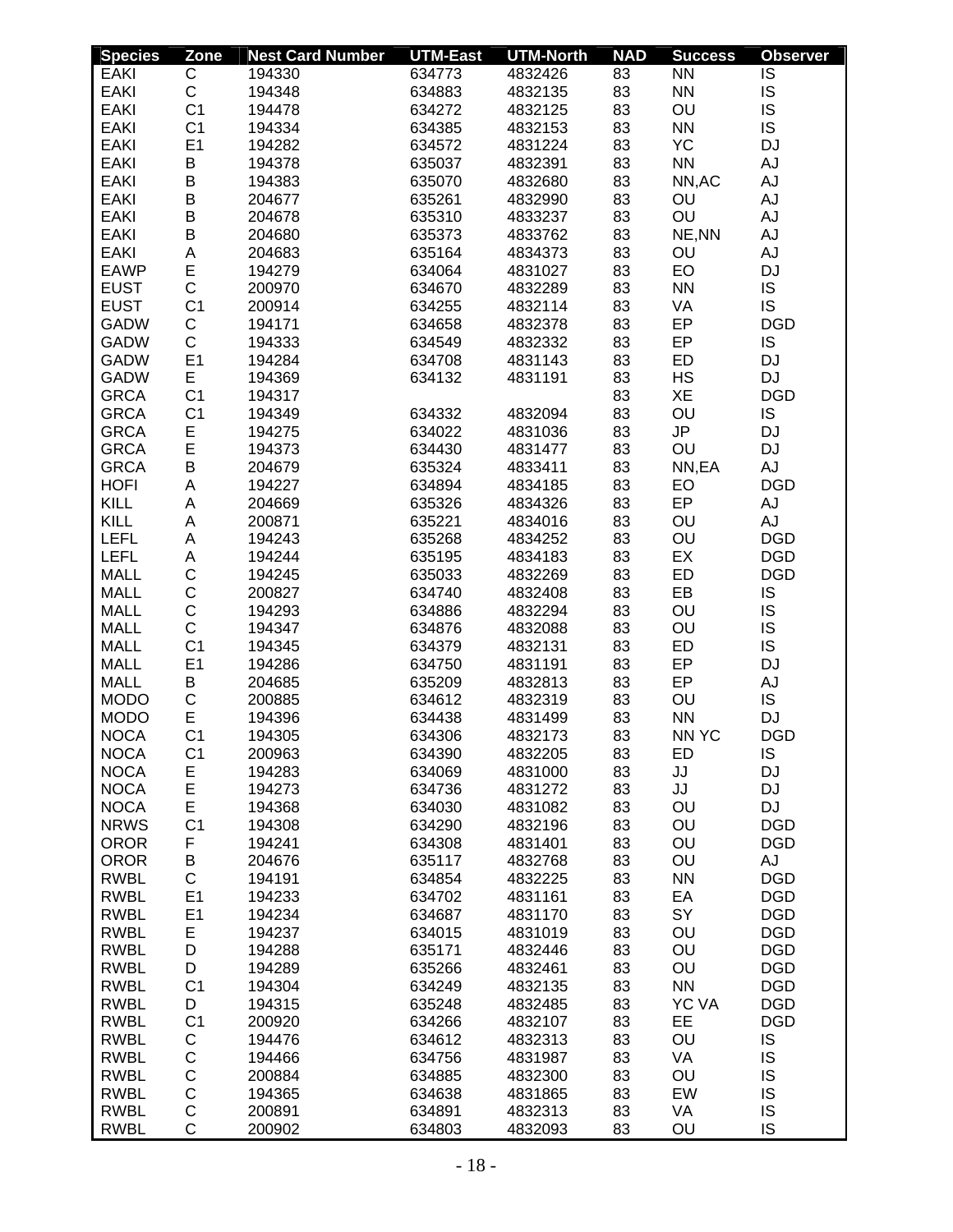| <b>Species</b> | Zone           | <b>Nest Card Number</b> | <b>UTM-East</b> | <b>UTM-North</b> | <b>NAD</b> | <b>Success</b> | <b>Observer</b> |
|----------------|----------------|-------------------------|-----------------|------------------|------------|----------------|-----------------|
| <b>RWBL</b>    | C              | 200907                  | 634765          | 4832030          | 83         | <b>NN</b>      | IS              |
| <b>RWBL</b>    | $\mathsf C$    | 200909                  | 634780          | 4832002          | 83         | VA             | IS              |
| <b>RWBL</b>    | $\mathsf C$    | 200910                  | 634785          | 4831987          | 83         | VA             | IS              |
| <b>RWBL</b>    | $\mathsf C$    | 194295                  | 634780          | 4832064          | 83         | <b>ED</b>      | IS              |
| <b>RWBL</b>    | C <sub>1</sub> | 200888                  | 634318          | 4832169          | 83         | OU             | <b>IS</b>       |
| <b>RWBL</b>    | E              | 194274                  | 634272          | 4831050          | 83         | OU             | <b>DJ</b>       |
| <b>RWBL</b>    | A              | 200851                  | 635150          | 4834507          | 83         | <b>ED</b>      | AJ              |
| <b>RWBL</b>    | A              | 200852                  | 635134          | 4834485          | 83         | NE, VA         | <b>AJ</b>       |
| <b>RWBL</b>    | А              | 200856                  | 634960          | 4834399          | 83         | EO             | AJ              |
| <b>RWBL</b>    | А              | 200859                  | 635293          | 4834241          | 83         | OU             | AJ              |
| <b>RWBL</b>    | A              | 200860                  | 635284          | 4834290          | 83         | NE, YC         | AJ              |
| <b>RWBL</b>    | A              | 200862                  | 635293          | 4834298          | 83         | EP             | AJ              |
| <b>RWBL</b>    | A              | 200994                  | 635255          | 4834073          | 83         | NE.YC          | <b>AJ</b>       |
| <b>RWBL</b>    | B              | 194381                  | 635068          | 4832707          | 83         | NE, YC         | <b>AJ</b>       |
| <b>RWBL</b>    | B              | 204697                  | 635092          | 4832696          | 83         | ED             | AJ              |
| <b>RWBL</b>    | $\sf B$        | 194392                  | 635207          | 4832745          | 83         | OU             | <b>AJ</b>       |
| <b>RWBL</b>    | B              | 194393                  | 635218          | 4832775          | 83         | OU             | <b>AJ</b>       |
| <b>RWBL</b>    | B              | 194394                  | 635188          | 4832815          | 83         | NE, YC         | <b>AJ</b>       |
|                |                |                         |                 |                  |            |                |                 |
| <b>RWBL</b>    | B              | 204670                  | 635151          | 4832844          | 83         | OU             | AJ              |
| <b>RWBL</b>    | B              | 204672                  | 635219          | 4832897          | 83         | EP,ED          | <b>AJ</b>       |
| <b>SOSP</b>    | E              | 194228                  | 634107          | 4830923          | 83         | OU             | <b>DGD</b>      |
| <b>SOSP</b>    | $\mathsf{C}$   | 194314                  | 634624          | 4832390          | 83         | <b>YC</b>      | <b>DGD</b>      |
| <b>SOSP</b>    | C <sub>1</sub> | 200896                  | 634314          | 4832213          | 83         | OU             | IS              |
| <b>SOSP</b>    | А              | 204688                  | 634989          | 4834328          | 83         | OU             | <b>AJ</b>       |
| <b>SOSP</b>    | A              | 204689                  | 635466          | 4834011          | 83         | OU             | AJ              |
| <b>SPSA</b>    | E              | 194238                  | 634108          | 4830915          | 83         | OU             | <b>DGD</b>      |
| <b>SPSA</b>    | C <sub>1</sub> | 194307                  | 634335          | 4832200          | 83         | EJ             | <b>DGD</b>      |
| <b>SPSA</b>    | $\mathsf C$    | 194313                  | 634632          | 4832406          | 83         | OU             | <b>DGD</b>      |
| <b>SPSA</b>    | $\mathsf C$    | 200916                  | 634696          | 4832434          | 83         | OU             | IS              |
| <b>SPSA</b>    | D              | 194332                  | 635139          | 4831278          | 83         | <b>ED</b>      | <b>IS</b>       |
| <b>SPSA</b>    | Α              | 200998                  | 635356          | 4834181          | 83         | OU             | <b>AJ</b>       |
| <b>TRES</b>    | $\mathsf C$    | 194287                  | 634835          | 4832091          | 83         | OU             | <b>DGD</b>      |
| <b>TRES</b>    | C <sub>1</sub> | 194318                  | 634443          | 4832221          | 83         | OU             | <b>DGD</b>      |
| <b>TRES</b>    | C <sub>1</sub> | 200879                  | 634302          | 4832202          | 83         | OU             | IS              |
| <b>TRES</b>    | C              | 200813                  | 634764          | 4831915          | 83         | <b>NE</b>      | AF              |
| <b>TRES</b>    | $\mathsf C$    | 200814                  | 634781          | 4831925          | 83         | <b>NE</b>      | AF              |
| <b>TRES</b>    | $\mathsf{C}$   | 200812                  | 634839          | 4831958          | 83         | OU             | AF              |
| <b>WAVI</b>    | $\overline{C}$ | 194189                  | 634775          | 4832331          | 83         | OU             | <b>DGD</b>      |
| <b>WAVI</b>    | F              | 194240                  | 634308          | 4831400          | 83         | OU             | <b>DGD</b>      |
| <b>WAVI</b>    | C <sub>1</sub> | 200964                  | 634344          | 4832176          | 83         | OU             | IS              |
| <b>WAVI</b>    | C              | 200889                  | 634650          | 4832296          | 83         | OU             | IS              |
| <b>WIFL</b>    | E              | 194276                  | 634736          | 4831282          | 83         | NN, VA         | DJ              |
| <b>WIFL</b>    | D              | 194259                  | 634896          | 4831299          | 83         | YC, VA         | DJ              |
| <b>WIFL</b>    | E              | 194266                  | 634444          | 4831250          | 83         | EJ             | DJ              |
| <b>WIFL</b>    | D              | 194298                  | 635241          | 4831937          | 83         | NE, VA         | AF              |
| <b>WIFL</b>    | D              | 194300                  | 635203          | 4831717          | 83         | <b>NE</b>      | AF              |
| <b>WIFL</b>    | A              | 200872                  | 635107          | 4834480          | 83         | NE, YC         | AJ              |
| <b>WIFL</b>    | Α              | 200996                  | 635225          | 4834095          | 83         | ED             | AJ              |
| <b>WIFL</b>    | B              | 204719                  | 635115          | 4832707          | 83         | <b>NN</b>      | AJ              |
| <b>WIFL</b>    | B              | 194387                  | 635127          | 4832709          | 83         | OU             | AJ              |
| <b>WIFL</b>    | B              | 204671                  | 635194          | 4832890          | 83         | OU,ED          | AJ              |
| <b>WIFL</b>    | B              | 204673                  | 635102          | 4832801          | 83         | NE.YC          | AJ              |
| <b>WIFL</b>    | Α              | 204681                  | 634959          | 4834405          | 83         | YC,EA          | AJ              |
| <b>WIFL</b>    | B              | 204684                  | 635154          | 4832838          | 83         | NN, VA         | AJ              |
|                |                |                         |                 |                  |            |                |                 |
| <b>WIFL</b>    | Α              | 204687                  | 635367          | 4834074          | 83         | OU             | AJ              |
| <b>WIFL</b>    | Α              | 204700                  | 634961          | 4834399          | 83         | EP             | AJ              |
| <b>WILF</b>    | $\mathsf C$    | 200903                  | 634800          | 4832084          | 83         | OU             | IS              |
| <b>WILF</b>    | C              | 200908                  | 634772          | 4832007          | 83         | EX             | IS              |
| <b>WILF</b>    | C <sub>1</sub> | 200899                  | 634306          | 4832186          | 83         | OU             | <b>IS</b>       |
| <b>YWAR</b>    | C              | 160370                  | 634563          | 4832318          | 83         | EO EJ          | <b>DGD</b>      |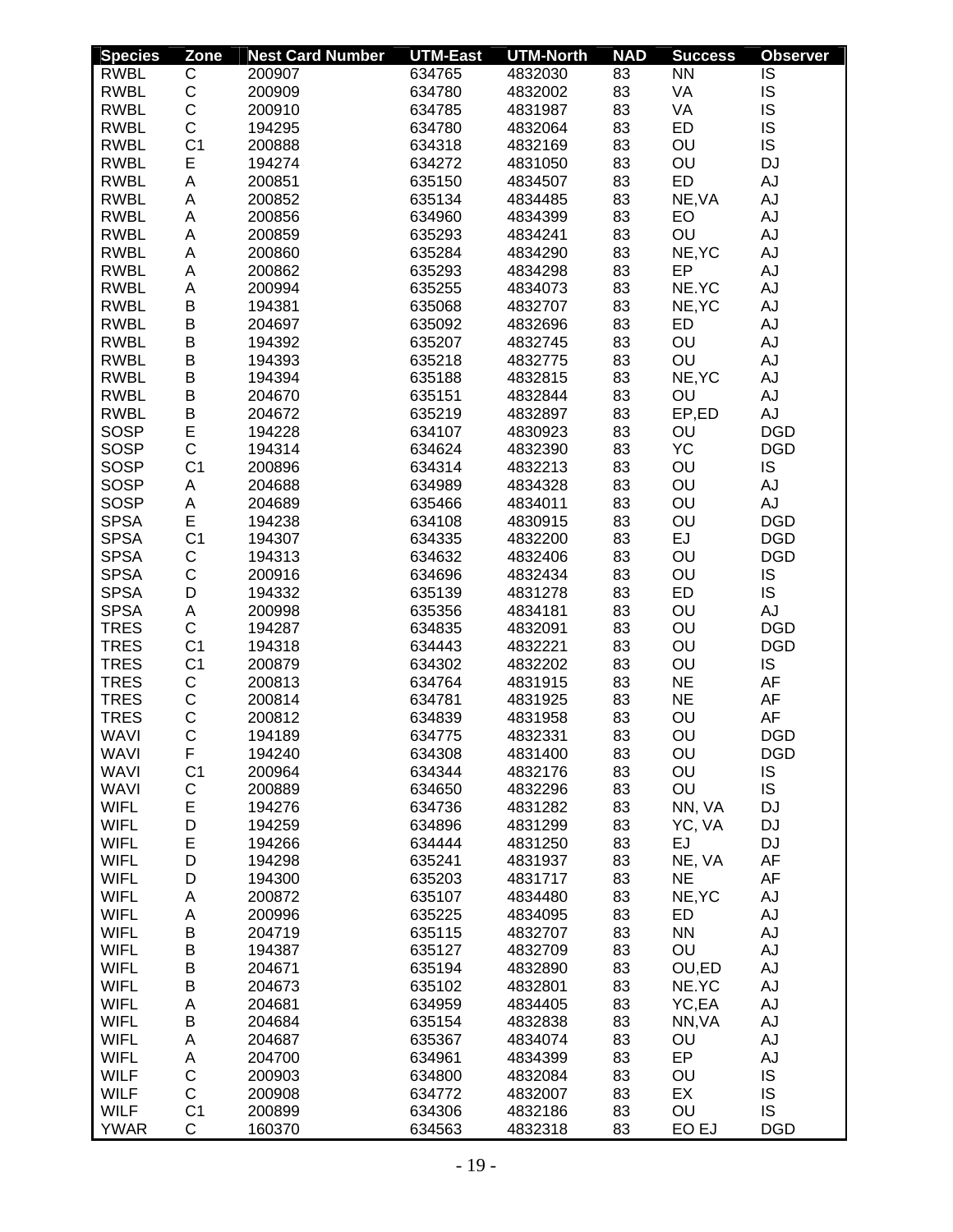| <b>Species</b> | Zone           | <b>Nest Card Number</b> | <b>UTM-East</b> | <b>UTM-North</b> | <b>NAD</b> | <b>Success</b> | <b>Observer</b> |
|----------------|----------------|-------------------------|-----------------|------------------|------------|----------------|-----------------|
| <b>YWAR</b>    | C <sub>1</sub> | 194207                  | 634394          | 4832163          | 83         | ED EJ          | <b>DGD</b>      |
| <b>YWAR</b>    | E              | 194236                  | 634033          | 4831011          | 83         | OU             | <b>DGD</b>      |
| <b>YWAR</b>    | F              | 194242                  | 634297          | 4831419          | 83         | OU             | <b>DGD</b>      |
| <b>YWAR</b>    | $\mathsf C$    | 194290                  | 634673          | 4831806          | 83         | OU             | <b>DGD</b>      |
| <b>YWAR</b>    | C <sub>1</sub> | 194310                  | 634383          | 4832266          | 83         | <b>ED</b>      | <b>DGD</b>      |
| <b>YWAR</b>    | C <sub>1</sub> | 200915                  | 634344          | 4832113          | 83         | EP             | IS              |
| <b>YWAR</b>    | C <sub>1</sub> | 194479                  | 634402          | 4832199          | 83         | EE             | IS              |
| <b>YWAR</b>    | C <sub>1</sub> | 200897                  | 634437          | 4832216          | 83         | EP             | IS              |
| <b>YWAR</b>    | С              | 200966                  | 634570          | 4832361          | 83         | EP             | IS              |
| <b>YWAR</b>    | $\mathsf C$    | 194468                  | 634762          | 4831907          | 83         | OU             | IS              |
| <b>YWAR</b>    | $\mathsf C$    | 200968                  | 634882          | 4832305          | 83         | OU             | IS              |
| <b>YWAR</b>    | C <sub>1</sub> | 200894                  | 634387          | 4832215          | 83         | OU             | IS              |
| <b>YWAR</b>    | C <sub>1</sub> | 194257                  | 634293          | 4832119          | 83         | OU             | IS              |
| <b>YWAR</b>    | C <sub>1</sub> | 200883                  | 634247          | 4832108          | 83         | OU             | IS              |
| <b>YWAR</b>    | $\mathsf C$    |                         |                 |                  | 83         | OU             | IS              |
|                |                | 200901                  | 634800          | 4832105          |            |                |                 |
| <b>YWAR</b>    | $\mathsf C$    | 200904                  | 634815          | 4832078          | 83         | OU             | IS              |
| <b>YWAR</b>    | $\mathsf C$    | 200906                  | 634814          | 4832076          | 83         | OU             | IS              |
| <b>YWAR</b>    | $\mathsf C$    | 194294                  | 634779          | 4832067          | 83         | OU             | IS              |
| <b>YWAR</b>    | C <sub>1</sub> | 200886                  | 634348          | 4832209          | 83         | OU             | IS              |
| <b>YWAR</b>    | C <sub>1</sub> | 200893                  | 634229          | 4832106          | 83         | OU             | <b>IS</b>       |
| <b>YWAR</b>    | Е              | 194258                  | 634420          | 4831209          | 83         | OU             | DJ              |
| <b>YWAR</b>    | D              | 194297                  | 635158          | 4831727          | 83         | <b>NN</b>      | AF              |
| <b>YWAR</b>    | D              | 194301                  | 635134          | 4831745          | 83         | XO             | AF              |
| <b>YWAR</b>    | D              | 194302                  | 635009          | 4831791          | 83         | <b>NE</b>      | AF              |
| <b>YWAR</b>    | A              | 200853                  | 635085          | 4834454          | 83         | NE, VA         | AJ              |
| <b>YWAR</b>    | A              | 200854                  | 634968          | 4834420          | 83         | OU             | AJ              |
| <b>YWAR</b>    | A              | 200857                  | 634997          | 4834135          | 83         | EO             | AJ              |
| <b>YWAR</b>    | A              | 200858                  | 635070          | 4834099          | 83         | EA,OU          | AJ              |
| <b>YWAR</b>    | A              | 200863                  | 635263          | 4834298          | 83         | JP,EA          | AJ              |
| <b>YWAR</b>    | Α              | 200864                  | 635205          | 4834467          | 83         | OU             | AJ              |
| <b>YWAR</b>    | A              | 200865                  | 635162          | 4834562          | 83         | EP             | AJ              |
| <b>YWAR</b>    | A              | 200866                  | 635163          | 4834522          | 83         | <b>ED</b>      | AJ              |
| <b>YWAR</b>    | A              | 200867                  | 634911          | 4834306          | 83         | OU             | AJ              |
| <b>YWAR</b>    | A              | 200868                  | 635034          | 4834105          | 83         | NE, YC         | AJ              |
| <b>YWAR</b>    | А              | 200869                  | 635109          | 4834130          | 83         | NE, NN         | AJ              |
| <b>YWAR</b>    | Α              | 200870                  | 635169          | 4834077          | 83         | JP             | AJ              |
| <b>YWAR</b>    | A              | 200874                  | 635305          | 4834198          | 83         | <b>XP</b>      | AJ              |
| <b>YWAR</b>    |                |                         | 634929          | 4834300          | 83         |                | AJ              |
|                | Α              | 200992                  |                 |                  |            | NE, YC         |                 |
| <b>YWAR</b>    | Α              | 200995                  | 635253          | 4834082          | 83         | NE, NL         | AJ              |
| <b>YWAR</b>    | Α              | 200999                  | 634968          | 4834366          | 83         | EP             | AJ              |
| <b>YWAR</b>    | Α              | 200997                  | 634924          | 4834213          | 83         | NE, YC         | AJ              |
| <b>YWAR</b>    | A              | 201000                  | 634902          | 4834163          | 83         | JP,ED          | AJ              |
| <b>YWAR</b>    | A              | 194377                  | 635361          | 4834092          | 83         | NE, YC         | AJ              |
| <b>YWAR</b>    | B              | 194379                  | 635091          | 4832487          | 83         | NE, YC         | AJ              |
| <b>YWAR</b>    | B              | 194382                  | 635077          | 4832706          | 83         | OU             | AJ              |
| <b>YWAR</b>    | B              | 194385                  | 635101          | 4832700          | 83         | OU             | AJ              |
| <b>YWAR</b>    | B              | 194386                  | 635135          | 4832693          | 83         | NE, YC         | AJ              |
| <b>YWAR</b>    | B              | 194388                  | 635163          | 4832675          | 83         | EP             | AJ              |
| <b>YWAR</b>    | A              | 194389                  | 634971          | 4834368          | 83         | EP,ED          | AJ              |
| <b>YWAR</b>    | B              | 194390                  | 635100          | 4832610          | 83         | NE,EX          | AJ              |
| <b>YWAR</b>    | B              | 194391                  | 635049          | 4832719          | 83         | NE, YC         | AJ              |
| <b>YWAR</b>    | B              | 194395                  | 635154          | 4832800          | 83         | OU             | AJ              |
| <b>YWAR</b>    | B              | 204675                  | 635144          | 4832786          | 83         | OU             | AJ              |
| <b>YWAR</b>    | B              | 204698                  | 635144          | 4832721          | 83         | ED             | AJ              |
| <b>YWAR</b>    | A              | 204699                  | 635348          | 4834272          | 83         | ED             | AJ              |
| <b>YWAR</b>    | Α              | 204701                  | 635153          | 4834075          | 83         | ED             | AJ              |
| <b>YWAR</b>    | Α              | 204702                  | 634941          | 4834121          | 83         | ED             | AJ              |
|                |                |                         |                 |                  |            |                |                 |